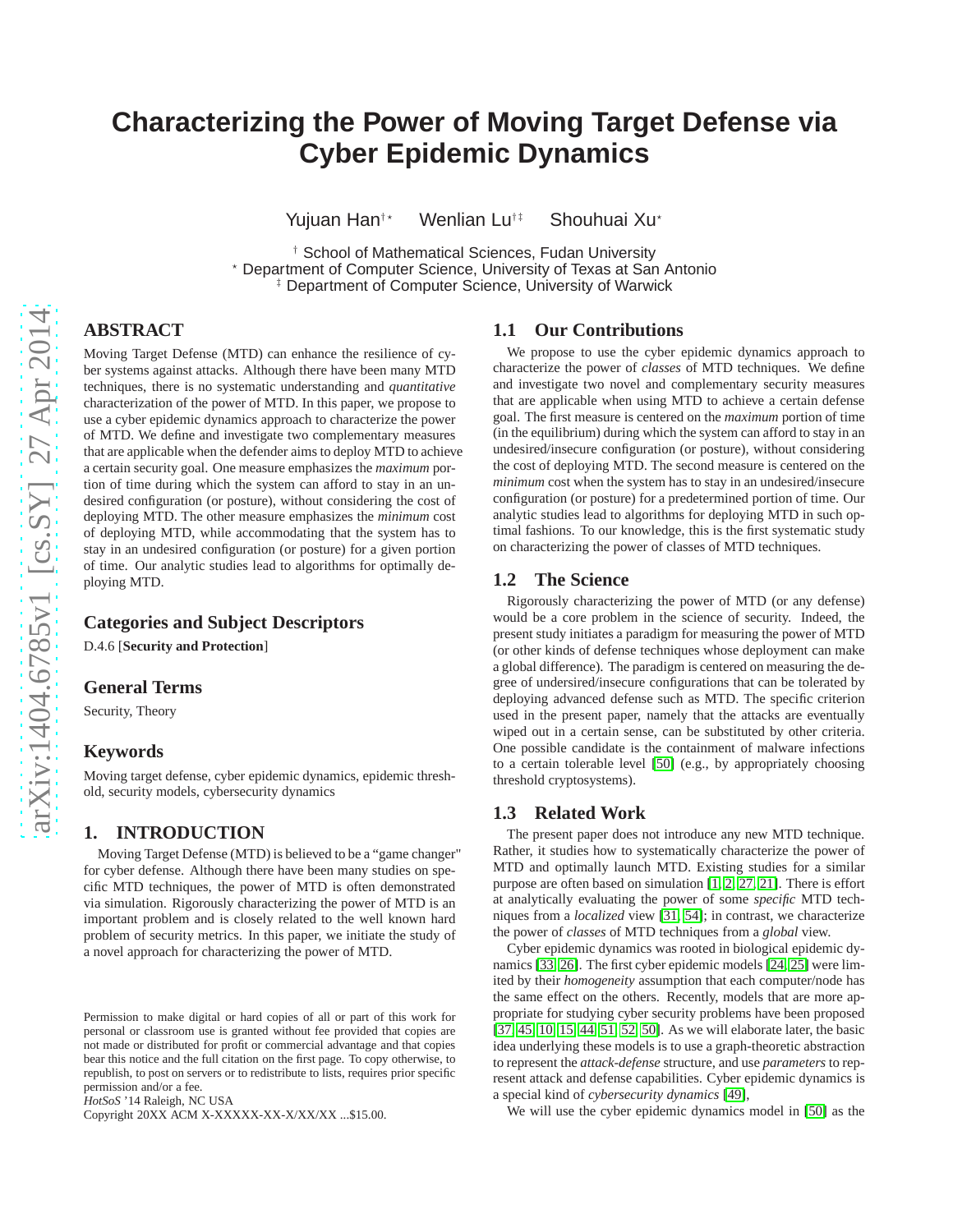starting point of our study. This model [\[50\]](#page-11-0) describes *reactive adaptive defense* (i.e., the defender aims to adjust its defense to control/contain the global security state). We extend this model to accommodate MTD, a kind of *proactive defense*, and the resulting model is analyzed using different skills [\[29,](#page-10-13) [32\]](#page-10-14). We mention that the effect of dynamic structures in cyber epidemic models is studied in [\[38\]](#page-10-15), where the structure dynamics however follows a *deterministic and periodic* process, rather than *adaptively* scheduled by using (for example) MTD. We also mention that the effect of dynamic semi-heterogeneous structures (i.e., clustered networks), rather than arbitrary heterogeneous structures, is studied in [\[39\]](#page-10-16). These studies [\[38,](#page-10-15) [39\]](#page-10-16) consider static parameters only and do not have any of the measures we propose to use.

The rest of the paper is organized as follows. In Section [2,](#page-1-0) we present a classification of MTD techniques and describe a cyber epidemic dynamics model that can accommodate MTD. In Section [3,](#page-3-0) we characterize the power of MTD that induces dynamic parameters. In Section [4,](#page-6-0) we characterize the power of MTD that induces dynamic attack-defense structures. We discuss the limitations of the present study in Section [5.](#page-9-2) We conclude the paper in Section [6.](#page-9-3)

# <span id="page-1-0"></span>**2. CYBER EPIDEMIC DYNAMICS MODEL ACCOMMODATING MOVING TARGET DEFENSE**

# **2.1 Three Classes of Moving Target Defense Techniques**

As mentioned in Section [1.3](#page-0-0) and elaborated later, cyber epidemic dynamics models use a graph-theoretic abstraction to represent the *attack-defense* structure, and use *parameters* to represent attack and defense ecapabilities. This suggests us to classify MTD techniques based on what they will induce changes to the attack-defense structure and/or parameters.

#### **Networks-based MTD Techniques (Class I)**

Example techniques that fall into this class are *IP address (and TCP port) randomization* and *dynamic access control*. The basic idea underlying IP address and TCP port randomization is to frequently shuffle the IP addresses of computers by using various methods. One method is to use virtual machine techniques, such as migrating ensembles of virtual machines [\[23\]](#page-10-17) and others [\[48,](#page-10-18) [53\]](#page-11-4). Another method is to use networking techniques, such as Network Address Space Randomization (NASR) whereby IP addresses can be dynamically assigned (in lieu of DHCP) to render the attacker's hitlist useless [\[1\]](#page-9-0), IP hopping [\[2\]](#page-9-1) and others [\[27\]](#page-10-0). A recent variant also considers constraints and how to minimize the operation cost [\[21\]](#page-10-1).

The basic idea underlying dynamic access control is to dynamically regulate which computers or which network address space can directly have access to the services in which other network address space. For example, certain servers on a campus network only accommodate service requests from certain classrooms. By dynamically randomizing IP addresses of authorized computers (e.g., using aforementioned techniques), some compromised computers cannot launch direct attacks against some target computers.

#### **Hosts-based MTD Techniques (Class II)**

Four kinds of techniques fall into this class: instruction-level, codelevel, memory-level, and application-level. One *instruction-level* technique is called Instruction Set Randomization (ISR), which aims to randomize the instructions of each process so that the attacker

cannot inject executable malicious code [\[22,](#page-10-19) [5\]](#page-9-4). ISR uses a programspecific key to encrypt the instructions of a program and the processor uses the same key to decrypt and run the instructions, where encryption is often based on binary transformation tools, and decryption is often based on dynamic binary instrumentation tools [\[5,](#page-9-4) [4\]](#page-9-5), emulators [\[22,](#page-10-19) [7\]](#page-10-20), or architectural support [\[35,](#page-10-21) [41,](#page-10-22) [47\]](#page-10-23).

One *code-level* technique is *code randomization* [\[11,](#page-10-24) [14\]](#page-10-25). Code randomization offers fine-grained protection against code reuse attacks by substituting/reordering instructions, inserting NOPs, and re-allocating registers. Code randomization operations can be conducted at the compiler [\[16,](#page-10-26) [20\]](#page-10-27) or virtual machine level [\[18\]](#page-10-28), or via static binary rewriting [\[36,](#page-10-29) [46\]](#page-10-30) and runtime binary rewriting [\[8,](#page-10-31) [28,](#page-10-32) [30,](#page-10-33) [34\]](#page-10-34). Dynamically generated code can be randomized as well [\[19\]](#page-10-35).

One *memory-level* technique is called Address Space Layout Randomization (ASLR), which defeats code-injection attacks by randomizing the memory layout of a program (e.g., stack) either at the compile time or at the runtime [\[42\]](#page-10-36). ASLR can protect an executable (including the associated static data, stack, heap and dynamic libraries) [\[6\]](#page-10-37) and the operating system kernel [\[16\]](#page-10-26), but cannot defeat code reuse attacks.

One *application-level* technique is called N-version programming [\[3\]](#page-9-6), by which the defender can dynamically use different implementations of the same program function. Another technique is called *proactive cryptography*. Cryptographic properties proven in abstract models are undermined by attacks (e.g., malware) that can compromise cryptographic keys. Threshold cryptography can avoid this single-point-of-failure because it "split" a key into m pieces such that compromising fewer than  $t$  pieces will not cause exposure of the key, while the cryptographic function can be computed when any  $t$  of the  $m$  pieces participate [\[40,](#page-10-38) [12\]](#page-10-39). Proactive cryptography can render the compromised pieces of a key useless once the pieces are re-shuffled [\[17\]](#page-10-40).

#### **Instruments-based MTD Techniques (Class III)**

The defender can utilize honeypot-like techniques to capture new attacks. However, the attacker can "tomograph" honeypots and bypass the IP addresses monitored by them. Therefore, the defender can dynamically change the IP addresses monitored by honeypots [\[9\]](#page-10-41).

# **2.2 Cyber Epidemic Dynamics Model Accommodating MTD**

#### **Cyber Epidemic Dynamics Models**

The basic idea underlying cyber epidemic dynamics models (see, for example, [\[45,](#page-10-8) [10,](#page-10-9) [15,](#page-10-10) [44,](#page-10-11) [52,](#page-11-3) [51,](#page-11-2) [50\]](#page-11-0)) can be explained as follows. Cyber attacks are often launched from compromised computers against vulnerable computers. This means that there exists an  $(attacker, victim)$  relation, which captures that an attacker (e.g., compromised computer) can *directly* attack a victim (e.g., vulnerable) computer. In the extreme case where any computer can attack any other computer, this relation induces a complete graph structure. In general, any graph structure can be relevant. The resulting graph structures are called *attack-defense structures*, where compromised computers/nodes may be detected and cured, but may later get attacked again. Such models can naturally abstract attack and defense capabilities as *parameters* that are associated to the nodes and edges of attack-defense structures. A core concept in cyber epidemic dynamics models is the so-called *epidemic threshold*, namely a *sufficient condition* under which the epidemic dynamics converges to the clean state.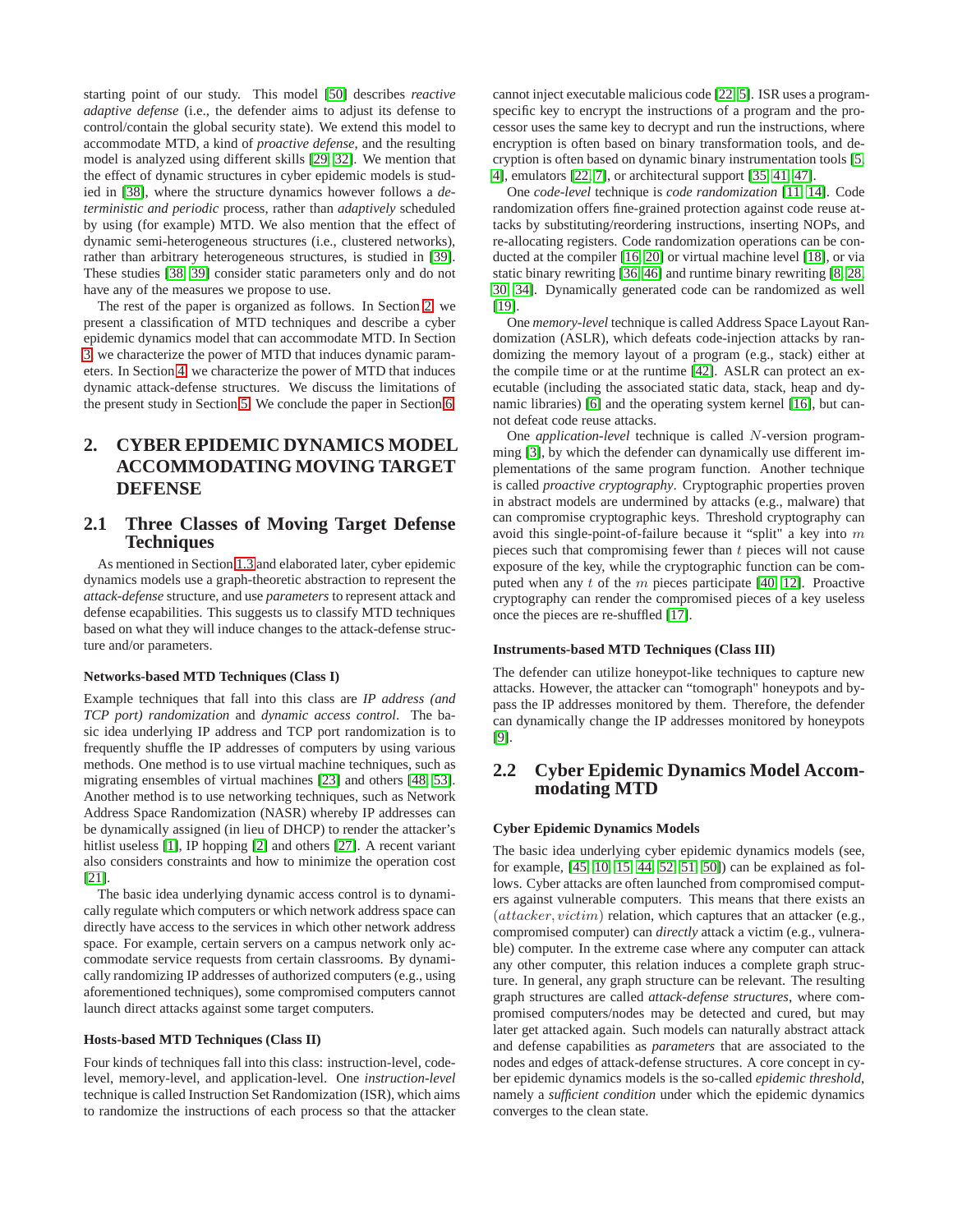#### **Accommodating MTD**

We adapt the cyber epidemic dynamics model introduced in [\[50\]](#page-11-0), which considers *reactive adaptive defense*, to accommodate MTD (i.e., *proactive defense*). Specifically, the afore-discussed **Class I** MTD techniques can be accommodated with *dynamic attackdefense structures*, because they can cause that an infected computer may be able to attack a vulnerable computer at time  $t_1$  but not at time  $t_2 > t_1$  (e.g., the vulnerable computer's IP address has been changed). **Class II** MTD techniques can be accommodated with dynamic parameters because they can affect capabilities of attacker and defender over time. **Class III** MTD techniques can be accommodated with dynamic attack-defense structures (because an IP address assigned to honeypot at time  $t_1$  may be reassigned to a production computer at time  $t_2 > t_1$ ) *and* dynamic parameters (because the defender could learn zero-day attacks from honeypot-captured data, and identify and disseminate countermeasures to prevent/detect such attacks). As such, our characterization study can accommodate the three classes of MTD techniques.

Specifically, we consider a cyber epidemic dynamics model with dynamic attack-defense structure  $G(t) = (V, E(t))$ , where V is the set of nodes (e.g., computers) and  $E(t)$  is the set of edges at time t such that  $(w, v) \in E(t)$  means that node w can attack node v at time t. Suppose  $|V| = n$ . We may think  $V = \{1, \ldots, n\}$  as well. Let  $A(t) = [A_{vu}(t)]$  denote the adjacency matrix of  $G(t)$ , where  $A_{vu}(t) = 1$  if  $(u, v) \in E(t)$  and  $A_{vu}(t) = 0$  otherwise. Naturally, we have  $A_{uu}(t) = 0$  for all  $u \in V$  (i.e., a computer does not attack itself). Suppose any node  $v \in V$  has two possible states: *secure* or *infected*. A node  $v \in V$  is *secure* if it is vulnerable but not successfully attacked yet, and *infected* if it is successfully attacked. Let  $i_v(t)$  and  $s_v(t)$  respectively be the probabilities that  $v \in V$  is *infected* and *secure* at time t, where  $i_v(t) + s_v(t) = 1$ .

Let  $\gamma(t)$  be the probability that at time t, an *infected* node  $u \in V$ successfully attacks a *secure* node  $v \in V$  over  $(u, v) \in E(t)$ . Let  $\beta(t)$  be the probability that an *infected* node  $v \in V$  becomes *secure* at time t. Suppose the attacks are independently launched. The probability that a *secure* node  $v \in V$  becomes *infected* at time  $t$  is [\[50\]](#page-11-0):

$$
\xi_v(t) = 1 - \prod_{G(t)=(V,E(t)): A_{vu}(t)=1} (1 - i_u(t)\gamma(t)).
$$

The master dynamics equation is [\[50\]](#page-11-0):

$$
\frac{di_v(t)}{dt} = \xi_v(t)(1 - i_v(t)) - \beta(t)i_v(t) =
$$
\n
$$
\left(1 - \prod_{u \in V} (1 - A_{vu}(t)i_u(t)\gamma(t))\right)(1 - i_v(t)) - i_v(t)\beta(t).
$$

This is the starting point of our study. Table [1](#page-2-0) lists the main notations used in the paper.

#### **2.3 Measuring the Power of MTD**

Let  $I^* = (0, \ldots, 0)$  denote the clean state or equilibrium  $i_v^* \stackrel{def}{=}$  $\lim_{t\to\infty} i_v(t) = 0$  for all  $v \in V$ , namely that there are no *infected* computers in the equilibrium (i.e., the spreading dies out). Cyber epidemic threshold is a sufficient condition under which the dynamics converges to  $I^* = (0, \ldots, 0)$ . In the special case that  $G = (V, E)$  and  $(\beta, \gamma)$  are independent of t, it is known [\[10,](#page-10-9) [15,](#page-10-10) [44,](#page-10-11) [51\]](#page-11-2) that the dynamics converges to  $I^* = (0, \ldots, 0)$  if

<span id="page-2-1"></span>
$$
\mu \stackrel{def}{=} \beta - \gamma \lambda_1(A) > 0,\tag{1}
$$

where  $\lambda_1(A)$  is the largest (in modulus) eigenvalue of the adjacent matrix A of G. If  $\mu < 0$ , the dynamics does not converge to  $I^* =$  $(0, \ldots, 0)$  at least for some initial values.

<span id="page-2-0"></span>**Table 1: Main notations used throughout the paper**

| X(t), X<br>$X(t)$ is a function of time t, while X is not                               |
|-----------------------------------------------------------------------------------------|
| $G(t) = (V, E(t))$ is attack-defense structure at                                       |
| time t: a graph of node set V and edge set $E(t)$ ,                                     |
| where $ V =n$                                                                           |
| A(t)<br>adjacency matrix of $G(t) = (V, E(t))$                                          |
| $s_v(t), i_v(t)$ the probability node v is secure or infected at time                   |
| t.                                                                                      |
| the probability node v is <i>infected</i> as $t \to \infty$ (if                         |
| existing)                                                                               |
| $I^* \stackrel{def}{=} (i_1^*, \ldots, i_n^*)$ where $n =  V $                          |
| $\beta(t)$<br>the <i>cure probability</i> that an <i>infected</i> node becomes          |
| secure at time t (reflecting defense power)                                             |
| the <i>infection probability</i> that <i>infected</i> node $u$ suc-                     |
| cessfully attacks <i>secure</i> node v over edge $(u, v) \in$                           |
| E(t)                                                                                    |
| $\mathcal{C}(t)$ $\mathcal{C}(t) = (G(t), \beta(t), \gamma(t))$ is system configuration |
| or posture at time $t$                                                                  |
| $\mathcal{C}_1$<br>$C_1 = (G_1, \beta_1, \gamma_1)$ is the undesired/insecure con-      |
| figuration that violates the convergence condition                                      |
| $\mathcal{C}_j = (G_j, \beta_j, \gamma_j)$ for $j \geq 2$ are MTD-induced               |
| desired configurations that satisfy the convergence                                     |
| condition                                                                               |
| the largest eigenvalue (in modulus) of matrix $A$                                       |
| the $n$ -dimensional identity matrix                                                    |
| the 2-norm of vector or matrix                                                          |
| select s as a random element of set $S$                                                 |
| assign $T$ a value according to the exponential dis-                                    |
| tribution with parameter $a$                                                            |
| G(t)                                                                                    |

Suppose the defender is confronted with configuration or posture  $C_1 = (G_1 = (V, E_1), \beta_1, \gamma_1)$ , under which condition [\(1\)](#page-2-1) does not hold. Suppose the defender can launch combinations of MTD techniques to induce configurations  $C_i = (G_i = (V, E_i), \beta_i, \gamma_i)$ for  $j \geq 2$ , each of which satisfies condition [\(1\)](#page-2-1). If the defender can always assure  $(G(t), \beta(t), \gamma(t)) = C_j = (G_j, \beta_j, \gamma_j)$  for **any**  $t > 0$  and some  $j \geq 2$ , the problem is solved because the defender can make the dynamics converge to  $I^* = (0, \ldots, 0)$  by launching MTD to induce  $C_i$ . However, it would be more realistic that the defender can maintain such configurations as  $C_i$  ( $j \geq 2$ ) for a small period of time, because the attacker can introduce (for example) zero-day attacks to force the system to depart from configuration  $C_i$ and enter configuration  $C_1$ . Moreover, the system may have to stay in configuration  $C_1$  at least for some period of time because  $G_1$  =  $(V, E<sub>1</sub>)$  is necessary for facilitating some applications. Figure [1](#page-3-1) illustrates the idea of using MTD to make the overall dynamics converge to  $I^* = (0, \ldots, 0)$ , while allowing the system to stay for some portion of time in the undersired configuration  $C_1$ , which violates condition [\(1\)](#page-2-1).

The preceding discussion leads us to define two measures of power of MTD. The first definition captures the *maximum* time the system can afford to stay in the undersired configuration  $C_1$ while the overall dynamics converges to  $I^* = (0, \ldots, 0)$  because of MTD, without considering cost.

<span id="page-2-2"></span>DEFINITION 1. **(power of MTD without considering cost)** *Consider undesired configuration*  $C_1 = (G_1, \beta_1, \gamma_1)$  *that violates condition [\(1\)](#page-2-1). Suppose the defender can launch MTD to induce configurations*  $C_j = (G_j, \beta_j, \gamma_j)$  *for*  $j \in [2, \ldots, J]$ *, where each*  $\mathcal{C}_j$  *satisfies condition* [\(1\)](#page-2-1)*.* Denote by  $\mu_k = \beta_k - \gamma_k \lambda_1(A_k)$  for  $k = 1, \ldots, J$ , where  $A_k$  is the adjacency matrix of  $G_k$ . We say *MTD is*  $(\mu_1, \mu_2, \ldots, \mu_J, \pi_1^*)$ *-powerful if it can make the overall*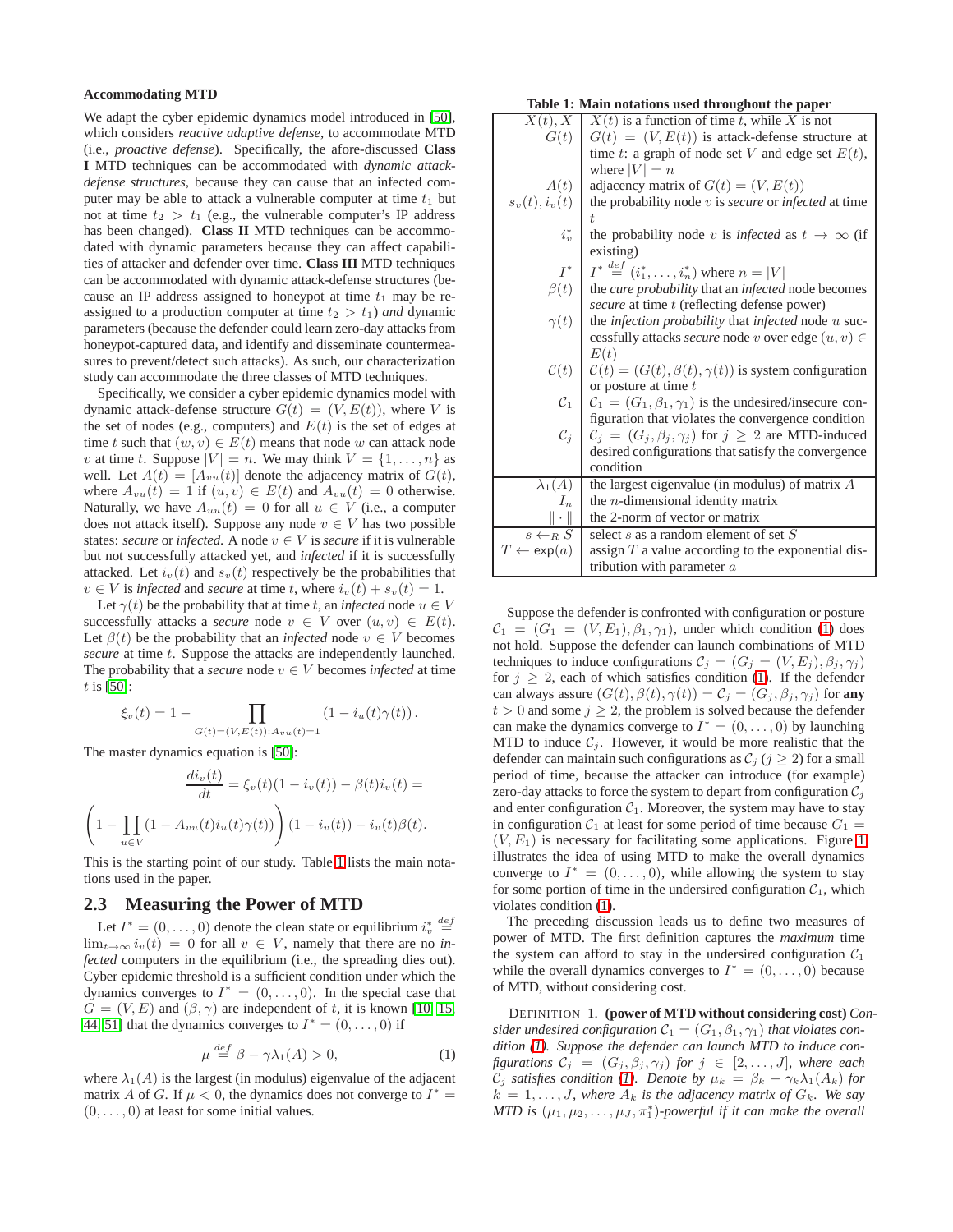

<span id="page-3-1"></span>**Figure 1: Illustration of MTD-induced switching of configu**rations: The system is in configuration  $C_1$  during time interval  $[0, t_1)$ , in  $\mathcal{C}_2$  during time interval  $[t_1, t_2)$  because the de**fender launches MTD, etc. Although**  $C_1$  **violates condition** [\(1\)](#page-2-1), **the** *overall dynamics* **can converge to**  $I^* = (0, \ldots, 0)$  **because** of MTD. Note that  $C_2$  and  $C_3$  may reside in between two  $C_1$ 's (i.e., launching two combinations of MTD to induce  $C_2$  and  $C_3$ **before returning to**  $C_1$ **).** 

*dynamics converge to*  $I^* = (0, \ldots, 0)$ *, while allowing the system to stay in configuration*  $C_1$  *for the maximum*  $\pi_1^*$ -portion of time in *the equilibrium.*

The second definition captures the *minimum* cost with respect to a given portion of time,  $\pi_1$ , during which the system must stay in configuration  $C_1$ .

<span id="page-3-2"></span>DEFINITION 2. **(power of MTD while considering cost)** *Consider undesired configuration*  $C_1 = (G_1, \beta_1, \gamma_1)$  *that violates condition* [\(1\)](#page-2-1), and the potion of time  $\pi_1$  that the system must stay in  $\alpha$ *configuration*  $C_1$ *. Suppose the defender can launch MTD to induce configurations*  $C_j = (G_j, \beta_j, \gamma_j)$  *for*  $j = 2, ..., J$ *, where each*  $C_j$  *satisfies condition (1). Denote by*  $\mu_j = \beta_j - \gamma_j \lambda_1(A_j)$ *for*  $j = 2, \ldots, J$ , where  $A_j$  *is the adjacency matrix of*  $G_j$ . *Consider cost function*  $h(\cdot) : \mathbb{R}^+ \to \mathbb{R}^+$  *such that*  $h(\mu_j)$  *is the cost of launching MTD to induce configuration*  $C_j$  *for*  $j = 2, \ldots, J$ *, where*  $h'(\mu) \geq 0$  *for*  $\mu > 0$ *. For give cost function*  $h(\cdot)$ *, we say MTD is*  $(\mu_1, \mu_2, \cdots, \mu_J, \pi_1, \Upsilon)$ *-powerful if the overall dynamics converges to*  $I^* = (0, \ldots, 0)$  *at the minimum cost*  $\Upsilon(\pi_2^*, \cdots, \pi_J^*)$ , *where*  $\pi_j^*$  ( $2 \leq j \leq J$ ) *is the portion of time the system stays in configuration*  $C_j$  *in the equilibrium.* 

**Remark**. Definitions [1-](#page-2-2)[2](#page-3-2) characterize the power of MTD from two complementary perspectives. Definition [1](#page-2-2) does not explicitly mention  $\pi_2^*, \ldots, \pi_J^*$  because the problem of computing  $\pi_2^*, \ldots, \pi_N^*$ is orthogonal to the existence of  $\pi_1^*$ . Nevertheless, all of our results allow to explicitly compute  $\pi_2^*, \cdots, \pi_N^*$ . Definition [2](#page-3-2) explicitly mentions  $\pi_2^*, \ldots, \pi_J^*$  because they are essential to the definition of minimum cost, where  $\pi_1$  is not a parameter of the cost  $\Upsilon$  because the system must stay in  $C_1$  for a predetermined portion of time  $\pi_1$ .

# <span id="page-3-0"></span>**3. POWER OF MTD INDUCING DYNAMIC PARAMETERS**

In this section we characterize the power of MTD that induces dynamic parameters but keeps the attack-defense structure intact (i.e.,  $G$  is independent of time  $t$  throughout this section). Let  $A$  be the adjacency matrix of  $G$ . We first recall the following theorem from [\[50\]](#page-11-0) and present a corollary of it.

THEOREM 1. ([\[50\]](#page-11-0)) *Consider configurations*  $(G, \beta(t), \gamma(t))$ *, where the dynamic parameters*  $\beta(t)$  *and*  $\gamma(t)$  *are driven by some ergodic stochastic process.* Let  $\mathbb{E}(\beta(0))$  and  $\mathbb{E}(\gamma(0))$  be the re*spective expectations of the stationary distributions of the process. Suppose convergences*  $\lim_{t\to\infty} \int_{t_0}^{t_0+t} \beta(\tau) d\tau = \mathbb{E}(\beta(0))$  *and*  $\lim_{t\to\infty}\int_{t_0}^{t_0+t}\gamma(\tau)d\tau=\mathbb{E}(\gamma(0))$  are uniform with respect to  $t_0$ *almost surely.* If  $\mathbb{E}(\beta(0))/\mathbb{E}(\gamma(0)) > \lambda_1(A)$ , the dynamics con*verges to*  $I^* = (0, \ldots, 0)$  *almost surely; if*  $\mathbb{E}(\beta(0))/\mathbb{E}(\gamma(0))$  <  $\lambda_1(A)$ , there might exist infected nodes in the equilibrium.

<span id="page-3-3"></span>COROLLARY 1. *Consider configurations*  $(G, \beta(t), \gamma(t))$ *, where*  $(\beta(t), \gamma(t))$  *are driven by a homogeneous Markov process*  $\eta_t$  *with steady-state distribution*  $[\pi_1, \cdots, \pi_N]$  *and support* 

 $\{(\beta_1, \gamma_1), \ldots, (\beta_N, \gamma_N)\}\$ , meaning  $\mathbb{E}(\beta_{\eta_t}) = \pi_1 \beta_1 + \cdots + \pi_N \beta_N$ *and*  $\mathbb{E}(\gamma_{\eta_t}) = \pi_1 \gamma_1 + \cdots + \pi_N \gamma_N$ . If

<span id="page-3-10"></span>
$$
\frac{\pi_1\beta_1 + \dots + \pi_N\beta_N}{\pi_1\gamma_1 + \dots + \pi_N\gamma_N} > \lambda_1(A),\tag{2}
$$

*the dynamics will converge to*  $I^* = (0, \ldots, 0)$ *; if* 

$$
\frac{\pi_1\beta_1+\cdots+\pi_N\beta_N}{\pi_1\gamma_1+\cdots+\pi_N\gamma_N}<\lambda_1(A),
$$

*the dynamics will not converge to*  $I^* = (0, \ldots, 0)$  *at least for some initial value scenarios.*

### **3.1 Characterizing Power of MTD without Considering Cost**

In this case, despite that  $C_1 = (G, \beta_1, \gamma_1)$  violates condition [\(1\)](#page-2-1), the system needs to stay as much as possible in configuration  $C_1$ . Fortunately, the defender can exploit MTD to make the overall dynamics converge to  $I^* = (0, \ldots, 0)$ . This is possible because MTD can induce configurations  $C_j = (G, \beta_j, \gamma_j)$  for  $j = 2, \ldots, N$ , where each  $C_j$  satisfies condition [\(1\)](#page-2-1). Denote by  $\mu_j = \beta_j - \gamma_j \lambda_1(A)$  for  $j = 1, \dots, N$ . Without loss of generality, suppose  $\mu_1 < 0 < \mu_2 < \cdots < \mu_N$ . According to Corollary [1,](#page-3-3) if

<span id="page-3-4"></span>
$$
\pi_1\mu_1 + \dots + \pi_N\mu_N > 0, \tag{3}
$$

then the dynamics will converge to  $I^* = (0, \ldots, 0)$ . Since in-equality [\(3\)](#page-3-4) is strict and is a linear function of  $\pi_1$ , in order to reach the maximum  $\pi_1^*$  we need to introduce a sufficiently small constant  $0 < \delta \ll 1$  and replace condition [\(3\)](#page-3-4) with

<span id="page-3-6"></span>
$$
\pi_1\mu_1 + \dots + \pi_N\mu_N \ge \delta. \tag{4}
$$

<span id="page-3-5"></span>Theorem [2](#page-3-5) constructively identifies the maximum  $\pi_1^*$ , the maximal portion of time the system can afford to stay in  $C_1$ .

THEOREM 2. *Suppose configuration*  $C_1 = (G, \beta_1, \gamma_1)$  *violates condition* [\(1\)](#page-2-1)*.* Suppose MTD-induced configurations  $C_j = (G, \beta_j, \gamma_j)$ *for*  $j = 2, \dots, N$  *satisfy condition (1) as*  $0 < \mu_2 < \dots < \mu_N$ *. The maximal potion of time the system can afford to stay in configuration*  $C_1$  *is* 

<span id="page-3-9"></span>
$$
\pi_1^* = \frac{\mu_N - \delta}{\mu_N - \mu_1},
$$
\n(5)

<span id="page-3-7"></span>.

*while the system will stay in configurations*  $C_2, \ldots, C_N$  *respectively with portions of time given by*

$$
\pi_2^* = \cdots = \pi_{N-1}^* = 0, \quad \pi_N^* = \frac{\delta - \mu_1}{\mu_N - \mu_1}
$$

*In other words, MTD is*  $(\mu_1, \cdots, \mu_N, \pi_1^*)$ *-powerful.* 

PROOF. Eq. [\(4\)](#page-3-6) implies

 $-<sub>II1</sub>$ 

$$
\pi_1 \leq \frac{\pi_2 \mu_2 + \dots + \pi_N \mu_N - \delta}{-\mu_1} \leq \frac{(\pi_2 + \dots + \pi_N)\mu_N - \delta}{-\mu_1}
$$
\n
$$
= \frac{(1 - \pi_1)\mu_N - \delta}{\mu_N},
$$
\n(6)

which means

<span id="page-3-8"></span>
$$
\pi_1 \le \frac{\mu_N - \delta}{\mu_N - \mu_1}.\tag{7}
$$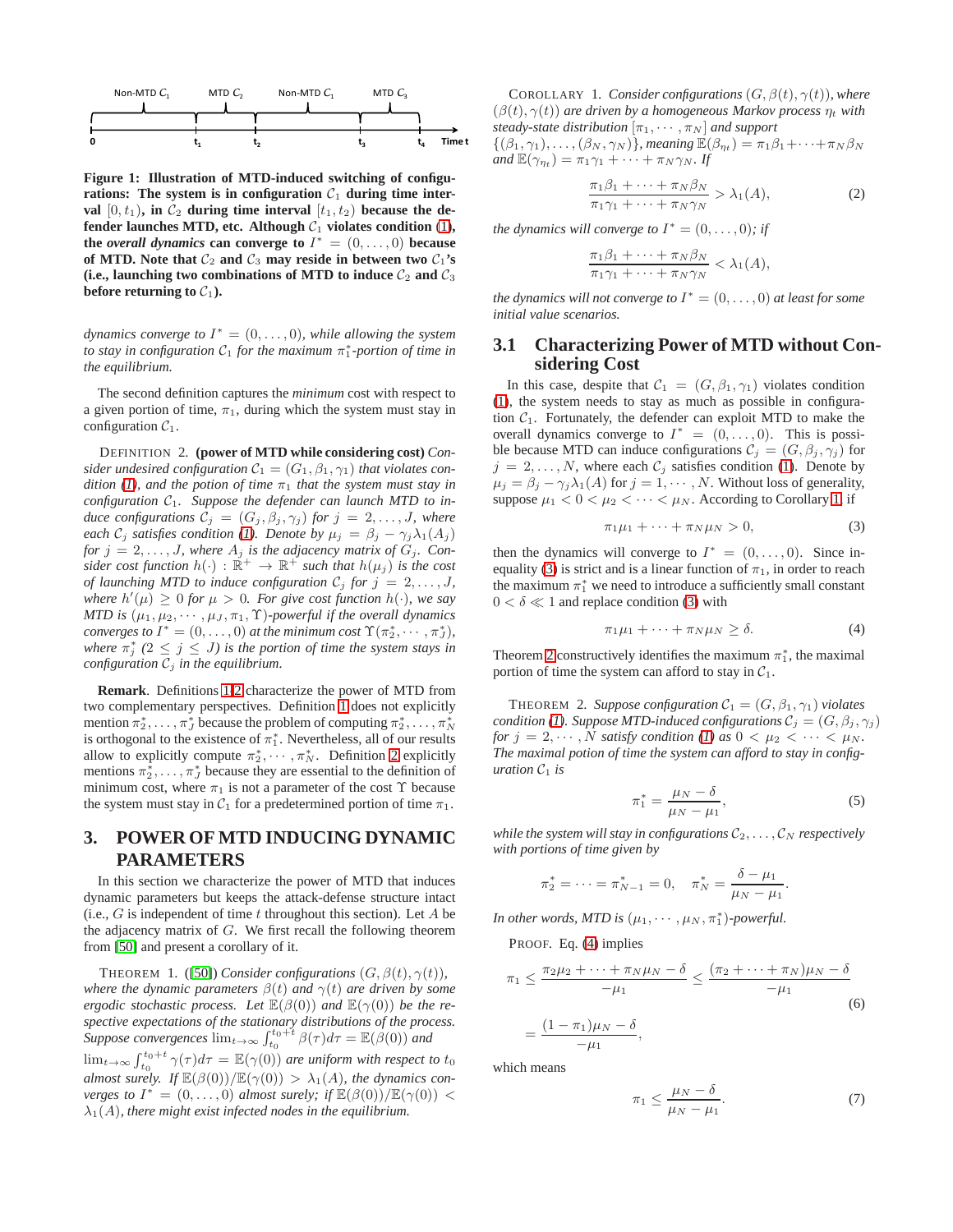Moreover, this maximum  $\pi_1^*$  can be reached if all the equalities in Eqs. [\(6\)](#page-3-7) and [\(7\)](#page-3-8) hold, namely

$$
\pi_2 = \cdots = \pi_{N-1} = 0, \quad \pi_N = \frac{\delta - \mu_1}{\mu_N - \mu_1}.
$$

This means that the defender only needs to launch the MTD that induces configuration  $\mathcal{C}_N = (G, \beta_N, \gamma_N)$ .  $\Box$ 

Theorem [2](#page-3-5) says that although the defender can launch MTD to induce a set of  $(N-1)$  configurations,  $C_2, \ldots, C_N$  with  $0 < \mu_2 <$  $\cdots < \mu_N$ , only  $\mathcal{C}_N$  matters. This means that  $\mu_k$  is indicative of the capability of a configuration. Figure [2](#page-4-0) plots the dependence of  $\pi_1^*$ on  $-\mu_1$  and  $\mu_N$  with  $\delta = 10^{-5}$ . We observe that for fixed  $\mu_1$ , the maximum portion of time  $\pi_1^*$  monotonically non-decreases in  $\mu_N$ . For example, by fixing  $\mu_1 = -0.4$ ,  $\pi_1^*$  is a non-decreasing curve in  $\mu_N$ .



<span id="page-4-0"></span>**Figure 2:** Dependence of  $\pi_1^*$  on  $-\mu_1$  and  $\mu_N$ .

### **3.2 Characterizing Power of MTD while Considering Cost**

In this case, configuration  $C_1 = (G, \beta_1, \gamma_1)$  is given and the time the system must stay in  $C_1$  is predetermined as  $\pi_1$ . The defender wants to deploy MTD to make the overall dynamics converge to  $I^* = (0, \ldots, 0)$ , while minimizing the cost of launching MTD. Denote the MTD-induced configurations by  $\mathcal{C}_i = (G, \beta_i, \gamma_i)$  for  $2 \leq j \leq N$ . Note that cost may only be considered for  $N \geq 3$ because when  $N = 2$ , it is more meaningful to maximize  $\pi_1^*$  (i.e., the preceding case).

Since we have proved that  $\pi_1 \leq \pi_1^* = \frac{\mu_N - \delta}{\mu_N - \mu_1}$  is necessary to make the dynamics converge to  $I^* = (0, \ldots, 0), \frac{\mu_N - \delta}{\mu_N - \mu_1}$  is the natural upper bound on  $\pi_1$  (i.e., if  $\pi_1$  is above the upper bound, we cannot assure the dynamics will converge to  $I^* = (0, \ldots, 0)$ , regardless of the cost). Consider cost function  $f(\cdot) : \mathbb{R}^+ \to \mathbb{R}^+$ as in Definition [2.](#page-3-2) such that  $f(\mu_i)$  is the cost of launching MTD to induce configuration  $C_j$  for  $2 \le j \le N$ , where  $f'(\mu) \ge 0$  for  $\mu > 0$ . The objective is to minimize, for given cost function  $f(\cdot)$ and any constant  $f(\mu_1)$ , the following cost:

$$
\Phi(\pi_2, \cdots, \pi_N) = \pi_1 f(\mu_1) + \sum_{j=2}^N \pi_j f(\mu_j)
$$
 (8)

subject to

$$
\frac{\pi_1 \beta_1 + \sum_{j=2}^N \pi_j \beta_j}{\pi_1 \gamma_1 + \sum_{j=2}^N \pi_j \gamma_j} > \lambda_1(A), \ \pi_1 + \sum_{j=2}^N \pi_j = 1, \ \pi_j \ge 0 \quad (9)
$$

Since  $\frac{\pi_1 \beta_1 + \sum_{j=2}^N \pi_j \beta_j}{\pi_1 + \sum_{j=1}^N \pi_j}$  $\frac{\pi_1\beta_1+\sum_{j=2}^n\pi_j\beta_j}{\pi_1\gamma_1+\sum_{j=2}^N\pi_j\gamma_j}>\lambda_1(A)$  is equivalent to  $\pi_1\mu_1+\sum_{j=2}^N\mu_j>$ 0, Eq. [\(9\)](#page-4-1) is equivalent to:

<span id="page-4-2"></span><span id="page-4-1"></span>
$$
\sum_{j=2}^{N} \pi_j \mu_j > -\pi_1 \mu_1, \ \sum_{j=2}^{N} \pi_j = 1 - \pi_1, \ \pi_j \ge 0. \tag{10}
$$

Since the objective is linear and the optimal solution would get on bound of the non-closed constraint [\(10\)](#page-4-2), we need to introduce a sufficiently small constant  $0 < \delta \ll 1$  and replace constraint [\(10\)](#page-4-2) with

<span id="page-4-5"></span>
$$
\sum_{j=2}^{N} \pi_j \mu_j \ge -\pi_1 \mu_1 + \delta, \ \sum_{j=2}^{N} \pi_j = 1 - \pi_1, \ \pi_j \ge 0. \tag{11}
$$

Theorem [3](#page-4-3) shows how to find the minimum cost  $\Phi(\pi_2^*, \dots, \pi_N^*)$ according to constraints [\(8\)](#page-4-4) and [\(11\)](#page-4-5), and therefore gives an algorithm for the optimization problem. Proof of Theorem [3](#page-4-3) is deferred to the Appendix.

<span id="page-4-3"></span>THEOREM 3. *Suppose configuration*  $C_1 = (G, \beta_1, \gamma_1)$  *violates condition* [\(1\)](#page-2-1)*.* Suppose MTD-induced configurations  $C_j = (G, \beta_j, \gamma_j)$ *for*  $j = 2, \dots, N$  *satisfy condition (1). Suppose*  $\pi_1$ *, where*  $0 <$  $\pi_1 \leq \frac{\mu_N - \delta}{\mu_N - \mu_1}$ , is the potion of time the system must stay in  $\mathcal{C}_1$ . *Suppose*  $f(\cdot)$  *is the cost function as discussed above. Define* 

<span id="page-4-6"></span>
$$
\mu_{k^*} = \min\left\{\mu_k|\mu_k > \frac{-\pi_1\mu_1}{(1-\pi_1)}, \ 2 \le k \le N\right\} \tag{12}
$$

*and for*  $2 \leq l \leq m \leq N$ ,

<span id="page-4-7"></span>
$$
F(\mu_l, \mu_m) = \pi_1 f(\mu_1) + \frac{f(\mu_m) - f(\mu_l)}{\mu_m - \mu_l} (\delta - \pi_1 \mu_1)
$$
  
+ 
$$
\frac{\mu_m f(\mu_l) - \mu_l f(\mu_m)}{\mu_m - \mu_l} (1 - \pi_1).
$$
 (13)

*If*  $k^* = 2$ *, the minimal cost under constraint (11) is* 

$$
\min_{\pi_2,\cdots,\pi_N} \Phi(\pi_2,\cdots,\pi_N) = \pi_1 f(\mu_1) + (1-\pi_1) f(\mu_2),
$$

*which is reached by launching MTD to induce configuration*  $C_2$ *only. If*  $k^* > 2$ *, the minimal cost under constraint* [\(11\)](#page-4-5) *is* 

<span id="page-4-9"></span><span id="page-4-8"></span>
$$
\min_{\pi_2, \cdots, \pi_N} \Phi(\pi_2, \cdots, \pi_N) = \min_{l < k^* \le m} F(\mu_l, \mu_m). \tag{14}
$$

*Denote by*  $\{\mu_{l^*}, \mu_{m^*}\} = \arg \min_{l < k^* \leq m} F(\mu_l, \mu_m)$ *. The minimal cost is reached by launching MTD to induce configurations* Cl<sup>∗</sup> , Cm<sup>∗</sup> *respectively with portions of time*  $[\pi_{l^*}, \pi_{m^*}]$ *:* 

$$
\begin{bmatrix} \pi_{l^*} \\ \pi_{m^*} \end{bmatrix} = \frac{1}{\mu_{m^*} - \mu_{l^*}} \begin{bmatrix} (\mu_{m^*} - \delta) + \pi_1(\mu_1 - \mu_{m^*}) \\ -(\mu_{l^*} - \delta) + \pi_1(\mu_{l^*} - \mu_1) \end{bmatrix},
$$
\n(15)

*where*  $0 < \delta \ll 1$  *is some constant. That is, MTD is*  $(\mu_1, \mu_2, \cdots, \mu_N, \pi_1, \Phi)$ *-powerful.* 

### **3.3 Algorithm for Orchestrating Optimal MTD**

<span id="page-4-4"></span>When not considering cost, Theorem [2](#page-3-5) constructively gives a method for optimally launching MTD. When considering *arbitrary* cost function  $f(.)$ , Theorem [3](#page-4-3) constructively shows how to find the minimum cost  $\Phi(\pi_2^*, \dots, \pi_N^*)$  according to constraints [\(8\)](#page-4-4) and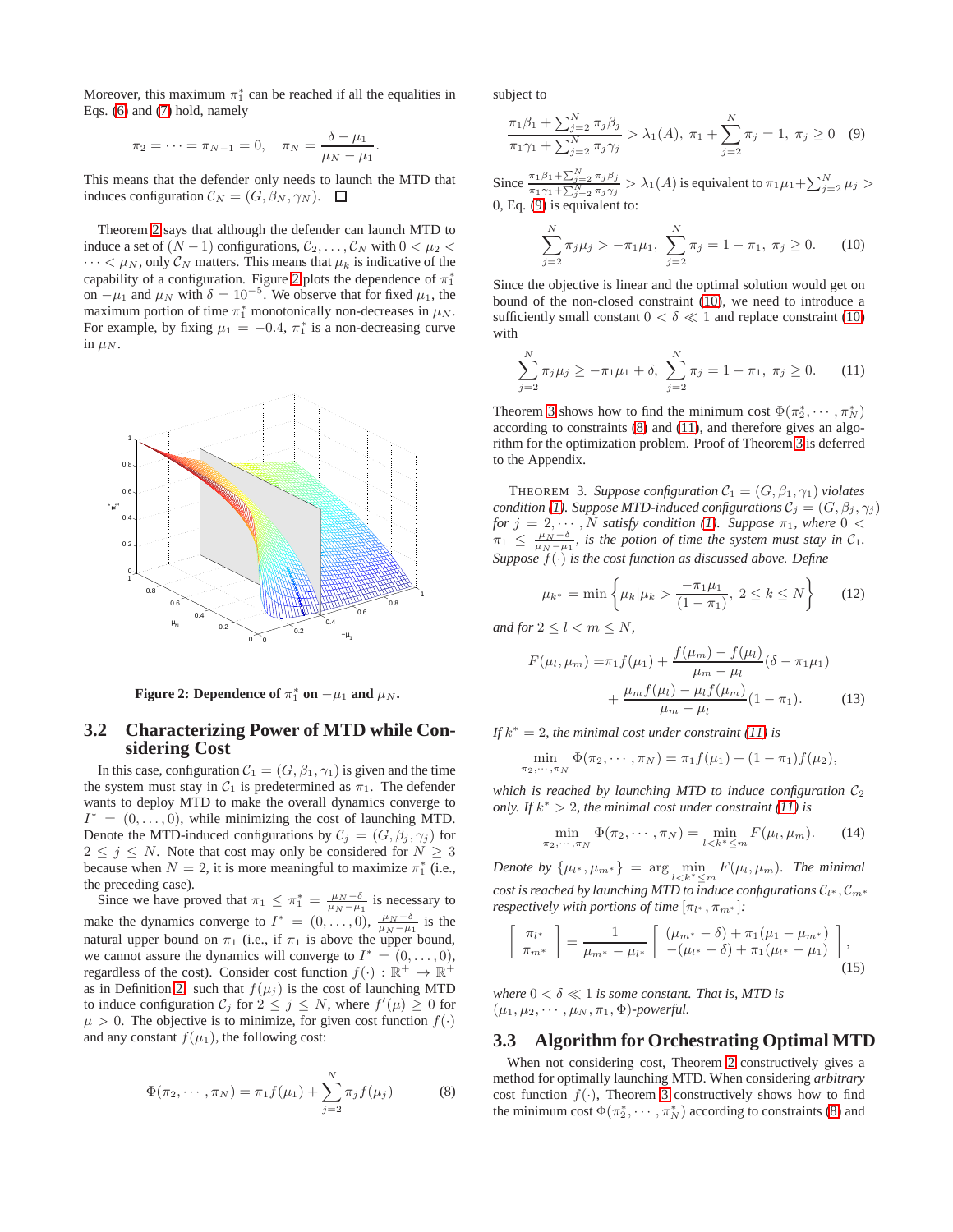[\(11\)](#page-4-5), and therefore gives a method for computing the minimum cost and the corresponding strategy for optimally launching MTD. Theorems [2](#page-3-5)[-3](#page-4-3) suggest many possible ways/algorithms to achieve the goal, with Algorithm [1](#page-5-0) being a concrete example.

<span id="page-5-0"></span>**Algorithm 1** Launching optimal MTD (dynamic parameters) INPUT: initial configuration  $C_1 = (G, \beta_1, \gamma_1)$ , MTD-induced configurations  $C_j = (G, \beta_j, \gamma_j)$  for  $j = 2, \dots, N$  and  $N \ge 2$ , constant  $a > 0$  determining time resolution, optional cost function  $f(\cdot)$ ,  $\delta$  ( $0 < \delta <$  1), optional  $\pi_1$ OUTPUT: Optimal MTD strategy 1: **if** cost function is not given (i.e., no need to consider cost) **then** 2: Compute  $\pi_1^*$  according to Eq. [\(5\)](#page-3-9) 3: **while** TRUE **do** 4: Wait for time  $T_1 \leftarrow \exp(a/\pi_1^*)$  {system in  $C_1$ } 5: Launch MTD to make system stay in  $\mathcal{C}_N$  for time  $T_N \leftarrow$  $\exp(a/(1-\pi_1^*))$ 6: Stop launching MTD {system returns to  $C_1$ }<br>7: **end while** end while 8: **else** 9: Compute  $k^*$  according to Eq. [\(12\)](#page-4-6) 10: **if**  $k^* > 2$  **then** 11: Compute  $\mu_{l^*}, \mu_{m^*}$  according to Eq. [\(13\)](#page-4-7) 12: Compute  $\pi_{l^*}, \pi_{m^*}$  according to Eq. [\(15\)](#page-4-8) 13: **else** 14: Set  $l^* = m^* = 2$  and  $\pi_{l^*} = 1 - \pi_1$ 15: **end if** 16: Wait for time  $T_1 \leftarrow \exp(a/\pi_1)$  {system in  $C_1$ }<br>17:  $i \leftarrow B$   $\{i^*, m^*\}$   $\{i = 2 \text{ when } l^* = m^* = 2 \}$ 17:  $j \leftarrow_R \{l^*, m^*\}$   $\{j = 2 \text{ when } l^* = m^* = 2\}$ 18: **while** TRUE **do** 19: Launch MTD to make system stay in  $C_i$  for time  $T \leftarrow$  $\exp(a/\pi_j)$  {system in  $C_j$ } 20: Set  $\Delta = \{1, l^*, m^*\} - \{j\}$ 21:  $j \leftarrow_R \Delta \quad \{j = 1 \text{ when } l^* = m^* = 2\}$ 22: **if**  $j = 1$  **then** 23: Stop launching MTD and wait for time  $T_1 \leftarrow$  $\exp(a/\pi_1)$  {system in  $C_1$ } 24:  $j \leftarrow_R \{l^*, m^*\}$ 25: **end if** 26: **end while** 27: **end if**

Specifically, lines 2-7 describe the algorithm corresponding to Theorem [2](#page-3-5) (i.e., not considering cost), where line 4 instructs the defender not to launch MTD so that the system stays in configuration  $C_1$  for a period of time  $T_1$ , and line 5 instructs the defender to launch MTD to make the system stay in configuration  $\mathcal{C}_N$  for the period of time  $T_N$ . On the other hand, lines 9-26 describe the algorithm corresponding to Theorem [3](#page-4-3) (i.e., considering cost). If  $k^* = 2$ , the defender needs to make the cyber system stay alternatively in configurations  $C_1$  and  $C_2$ . If  $k^* > 2$ , the defender needs to make the cyber system stay alternatively in configurations  $C_1$  for a period of time  $T_1$ , in configuration  $C_1^*$  for a period of time  $T_{l^*}$  and/or in configuration  $\mathcal{C}_{m^*}$  for a period of time  $T_{m^*}$ . Depending on the random coins flipped on lines 21 and 24, possible configuration sequences include:  $C_1, C_{l^*}, C_{m^*}, C_1, \ldots$ and  $C_1, C_{l^*}, C_{m^*}, C_{l^*}, C_1, \ldots$  Another algorithm for achieving the same goal it to make the system in  $C_1, C_{l^*}, C_{m^*}, C_1, C_{l^*}, C_{m^*}, \ldots$ periodically for periods of time  $T_1, T_{l^*}, T_{m^*}$ , respectively.

The computational complexity of Algorithm [1](#page-5-0) is straightforward. When not considering cost, the algorithm incurs  $O(1)$  computational complexity. When considering cost, line 9 incurs  $O(N)$ complexity for searching  $k^*$  according to [\(12\)](#page-4-6), line 11 incurs  $O(N^2)$ 

complexity for searching the optimal  $l^*$  and  $m^*$  according to [\(13\)](#page-4-7), and all other steps incur  $O(1)$  complexity.

# **3.4 Simpler Algorithm for Convex and Concave Cost Functions**

Algorithm [1](#page-5-0) applies to *arbitrary* cost function  $f(\cdot)$ . We make a further observation on Theorem [3,](#page-4-3) which says that for any given  $0 < \pi_1^* \leq \frac{\mu_N - \delta}{\mu_N - \mu_1}$  and cost function  $f(\cdot)$ , if  $k^* = 2$ , the minimum cost is reached by inducing configuration  $C_2$ ; if  $k^* > 2$ , Eqs. [\(13\)](#page-4-7) and [\(14\)](#page-4-9) indicate that the minimum cost is dependent upon the property of  $f(\cdot)$ . Now we show that when  $f(\cdot)$  is convex or concave, which may hold for most scenarios, we can obtain closed-form results on  $l^*, m^*$ , and therefore Algorithm [1](#page-5-0) is naturally simplified. Recall that  $\mu_2 < \cdots < \mu_N$ . Define  $R(\mu_l, \mu_m)$  =  $\frac{f(\mu_m)-f(\mu_l)}{\mu_m-\mu_l}$ . It can be verified that

$$
F(\mu_l, \mu_m) = \pi_1^* f(\mu_1) + (1 - \pi_1^*) f(\mu_l)
$$
  
+  $R(\mu_l, \mu_m)[(\delta - \pi_1^* \mu_1) - \mu_l (1 - \pi_1^*)]$   
=  $\pi_1^* f(\mu_1) + (1 - \pi_1^*) f(\mu_m)$   
+  $R(\mu_l, \mu_m)[(\delta - \pi_1^* \mu_1) - \mu_m (1 - \pi_1^*)].$ 

• If  $f(\cdot)$  is convex, namely  $f''(\cdot) \ge 0$ , then for fixed  $\mu_l$  (or  $\mu_m$ ),  $R(\mu_l, \mu_m)$  is monotonically non-decreasing in  $\mu_m$  (or  $μ_l$ ). Note that  $μ_l < \frac{\delta - π_1^*μ_1}{1 - π_1^*} \le μ_m$ , where  $\delta \ll 1$ . For fixed  $\mu_l$  (or  $\mu_m$ ),  $F(\mu_l, \mu_m)$  is monotonically non-decreasing (or non-increasing) in  $\mu_m$  (or  $\mu_l$ ). The minimum cost is

<span id="page-5-1"></span>
$$
\min_{l < k^* < m} F(\mu_l, \mu_m) = F(\mu_{k^*-1}, \mu_{k^*}).\tag{16}
$$

Having identified  $\mu_{k^*-1}, \mu_{k^*}$ , one can compute  $\pi_{k^*-1}, \pi_{k^*}$ according to [\(15\)](#page-4-8). Thus, lines 11 and 12 are simplified by this analytical result, with the complexity of searching for the optimal solution (i.e.,  $k^*$  in this case) reduced to  $O(N)$ .

• If  $f(\cdot)$  is concave, namely  $f''(\cdot) \leq 0$ , then for fixed  $\mu_l$  (or  $\mu_m$ ),  $R(\mu_l, \mu_m)$  is monotonically non-increasing (or nondecreasing) in  $\mu_m$  (or  $\mu_m$ ). The minimum cost is

<span id="page-5-2"></span>
$$
\min_{l < k^* \le m} F(\mu_l, \mu_m) = F(\mu_2, \mu_N). \tag{17}
$$

Similarly, having identified  $\mu_2, \mu_N$ , one can compute  $\pi_2, \pi_N$ according to [\(15\)](#page-4-8). Thus, lines 11 and 12 are simplified by this analytical result, with the complexity of searching for the optimal solution reduced to  $O(1)$ .

The above discussion suggests the following: If  $f(\cdot)$  is convex, the defender only needs to launch MTD to induce configurations  $C_{k^*-1}, C_{k^*}$ ; if  $f(\cdot)$  is concave, the defender only needs to launch MTD to induce configurations  $C_2, C_N$ .

To illustrate the influence of  $f(\cdot)$  on the power of MTD, we set  $N = 4, (\beta_1, \gamma_1) = (0.2, 0.00422), (\beta_2, \gamma_2) = (0.4, 0.000845),$  $(\beta_3, \gamma_3) = (0.6, 0.00169), (\beta_4, \gamma_4) = (0.8, 0.00169), \delta = 10^{-5},$  $\lambda_1(A) = 118.4, \mu_1 - \delta \approx -0.3, \mu_2 - \delta \approx 0.3, \mu_3 - \delta \approx 0.4,$ and  $\mu_4 - \delta \approx 0.6$ . From Eq. [\(5\)](#page-3-9), we get  $\pi_1^* \le \frac{\mu_4 - \delta}{\mu_4 - \mu_1} = \frac{2}{3}$ . We set  $\pi_1^* = \frac{3}{5}$ , which means  $k^* = 4$ . Figure [3](#page-6-1) plots the total cost  $\Phi$  with different cost functions  $f(\cdot)$ , where  $\pi_4 = 1$  –  $\pi_1 - \pi_2 - \pi_3$ . The shadow area in the  $\pi_2 \pi_3$ -plane is the constrain slope of  $\pi_2$ ,  $\pi_3$  with respect to condition [\(11\)](#page-4-5). Note that  $\Phi =$  $\pi_1^* f(\mu_1) + \pi_2 f(\mu_2) + \pi_3 f(\mu_3) + (1 - \pi_1^* - \pi_2 - \pi_3) f(\mu_4)$ , which is linear non-increasing in  $\pi_2$  for fixed  $\pi_3$  (also in  $\pi_3$  for fixed  $\pi_2$ ). For convex function  $f(x) = 100(x + 0.1)^2$ , the above analysis revealed that the minimum cost is reached at  $[\pi_3, \pi_4] = [\pi_{l^*}, \pi_{m^*}]$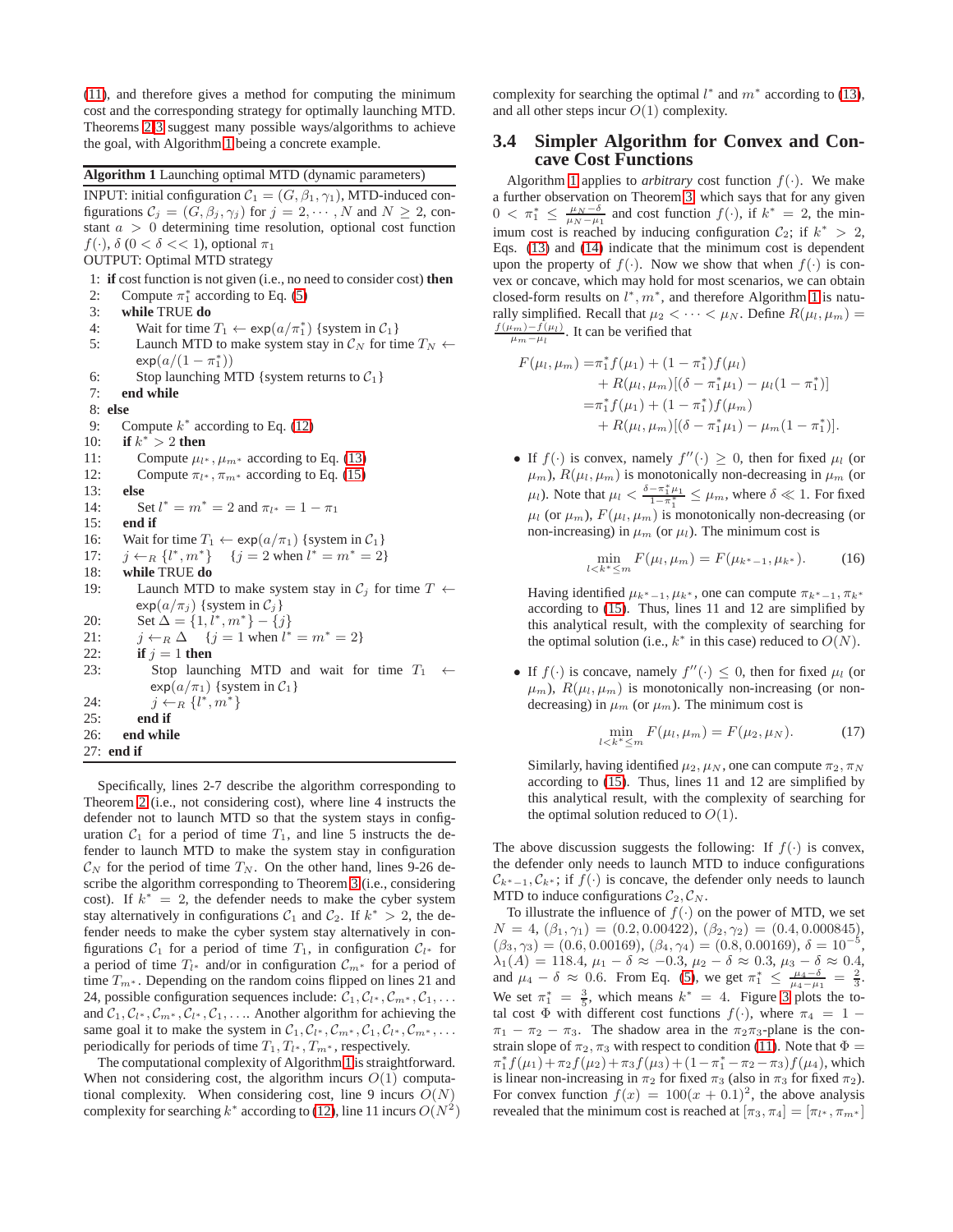as given by Eq. [\(15\)](#page-4-8), namely by launching MTD to induce configurations  $C_3$ ,  $C_4$ . Figure [3\(a\)](#page-6-2) shows that the minimum cost is reached at  $[\pi_2, \pi_3, \pi_4] = [0, 0.3, 0.1]$  and the minimum cost is 14.6, which matches the analytic result given by Eq. [\(16\)](#page-5-1). For concave function f(x) =  $10\sqrt{x + 0.5}$ , Figure [3\(b\)](#page-6-3) shows that the minimum cost is reached at  $[\pi_1, \pi_2, \pi_3] = [0.2, 0, 0.2]$  and the minimum cost is 6.5696, which matches the analytic result given by Eq. [\(17\)](#page-5-2).

<span id="page-6-2"></span>

(a) Convex cost function  $f(x) = 100(x + 0.1)^2$ 



<span id="page-6-1"></span>(b) Concave cost function  $f(x) = 10\sqrt{x+0.5}$ 

<span id="page-6-3"></span>**Figure 3: Dependence of** Φ **on** π1, π<sup>2</sup> **under different cost functions**  $f(\cdot)$ 

# <span id="page-6-0"></span>**4. POWER OF MTD INDUCING DYNAMIC STRUCTURES**

In this section, we characterize the power of MTD that induces dynamic attack-defense structures  $G(t)$ , while the parameters  $(\beta, \gamma)$ are kept intact. More specifically, suppose configuration  $C_1$  =  $(G_1, \beta, \gamma)$  violates condition [\(1\)](#page-2-1). Suppose MTD-induced configurations  $C_l = (G_l, \beta, \gamma)$  for  $l = 2, \cdots, N'$  and  $N' \geq 2$  satisfy condition [\(1\)](#page-2-1). We want to identify a Markov process strategy  $\sigma_t$ , defined over  $C_1, C_2, \ldots, C_{N'}$ , to make the dynamics converge to equilibrium  $I^* = (0, \ldots, 0)$ , while staying in configuration  $C_1$ as much as possible or minimizing the cost of launching MTD. Throughout this section, let  $A_l$  be the adjacency matrix of  $G_l$  for

 $l=2,\ldots,N'.$ 

<span id="page-6-7"></span>We start with a general result where one or more configurations violating condition [\(1\)](#page-2-1).

THEOREM 4. *Consider*  $C_l = (G_l, \beta, \gamma)$  *for*  $l = 1, \dots, N'$ , *where*  $C_{\ell} = (G_{\ell}, \beta, \gamma)$  *for some*  $1 \leq \ell \leq j$  *violate condition* [\(1\)](#page-2-1) *but*  $C_k = (G_k, \beta, \gamma)$  *for some*  $j < k \leq N'$  *satisfy condition* [\(1\)](#page-2-1)*. Then, the overall dynamics converges to*  $I^* = (0, \ldots, 0)$  *almost*  $surely$  *under Markov process strategy*  $\sigma_t$  *with infinitesimal generator*  $Q = (q_{uv})_{N' \times N'}$  *defined as:* 

(i) for 
$$
k > j
$$
,  $-q_{kk} \leq \frac{2a[\beta - \gamma \lambda_1(A_k) - \delta]}{N'-1}$ ;  
\n(ii) for  $\ell \leq j$ ,  $-q_{\ell\ell} \geq \frac{2b[\gamma \lambda_1(A_{\ell}) - \beta + \delta]}{N'-1} \cdot \frac{N'-j}{N'-1}$ ;

(iii) 
$$
q_{rp} = \frac{-q_{rr}}{N'-1}
$$
 for all  $p \neq r$  and  $p, r \in \{1, ..., N'\}.$ 

PROOF. Suppose (if needed, with reordering)

<span id="page-6-8"></span>
$$
\lambda_1(A_1) \geq \cdots \lambda_1(A_j) > \frac{\beta}{\gamma} > \lambda_1(A_{j+1}) \cdots \geq \lambda_1(A_{N'}). \tag{18}
$$

For any  $k > j$ ,  $[\gamma A_k - \beta I_n]$  is a Hurwitz matrix [\[43\]](#page-10-42) (i.e., real parts of all eigenvalues are negative), meaning that there exist positive definite matrices  $P_k < I_n$  and a constant  $0 < \delta \ll 1$  such that  $(P_k[\gamma A_k - \beta I_n])^s = [\gamma \lambda_1(A_k) - \beta + \frac{\delta}{2}]P_k < 0$ . We can find positive definite matrices  $P_\ell$  with  $\ell \leq \overline{j}$  and positive constants  $a < 1 < b < c$  such that

$$
aI_n < P_k < I_n < bI_n < P_\ell < cI_n, \ \forall k > j, \ \ell \leq j,
$$

and

$$
\left\{P_{\ell}[\gamma A_{\ell} - \beta I_n]\right\}^s \leq [\gamma \lambda_1(A_{\ell}) - \beta + \frac{\delta}{2}]P_{\ell}, \ \forall \ \ell \leq j.
$$

By combining (i)-(iii) in the condition of the theorem, we obtain

<span id="page-6-6"></span>
$$
\{P_m[\gamma A_m - \beta I_n]\}^s + \frac{1}{2} \sum_{r=1}^{N'} q_{rm} P_r \le -\frac{\delta}{2} I_n. \tag{19}
$$

Since the parameters are static and the structures are driven by Markov process  $\sigma_t$ , the dynamics of  $i_v(t)$  for  $v \in V$  is:

$$
\frac{di_v(t)}{dt} = \left[1 - \prod_{u \in V} [1 - \gamma(A_{\sigma_t})_{vu} i_u(t)]\right] (1 - i_v(t)) - \beta i_v(t).
$$
\n(20)

Since

$$
\left[1 - \prod_{u \in V} [1 - \gamma(A_{\sigma_t})_{vui} u(t)]\right] (1 - i_v(t)) \le \sum_{u \in V} \gamma(A_{\sigma_t})_{vui} u(t)
$$

always holds, we define a new variable  $y_v(t)$  with dynamics:

<span id="page-6-5"></span><span id="page-6-4"></span>
$$
\frac{dy_v(t)}{dt} = \sum_{u \in V} \gamma(A_{\sigma_t})_{vu} y_u(t) - \beta y_v(t). \tag{21}
$$

Note that any sample point  $w \in \Omega$  corresponds to a deterministic  $\sigma_t(w)$ . Let

$$
i(t) = [i_1(t), \cdots, i_n(t)]^\top, y(t) = [y_1(t), \cdots, y_n(t)]^\top
$$

be the solutions of systems [\(20\)](#page-6-4) and [\(21\)](#page-6-5) under the Markov switching process  $\sigma_t(w)$  respectively. From the comparison theory of differential equations, we know  $i(t) \leq y(t)$  holds if  $i(0) = y(0)$ , which implies that  $\mathbb{E}[\Vert i(t)\Vert^2] \leq \mathbb{E}[\Vert y(t)\Vert^2]$ .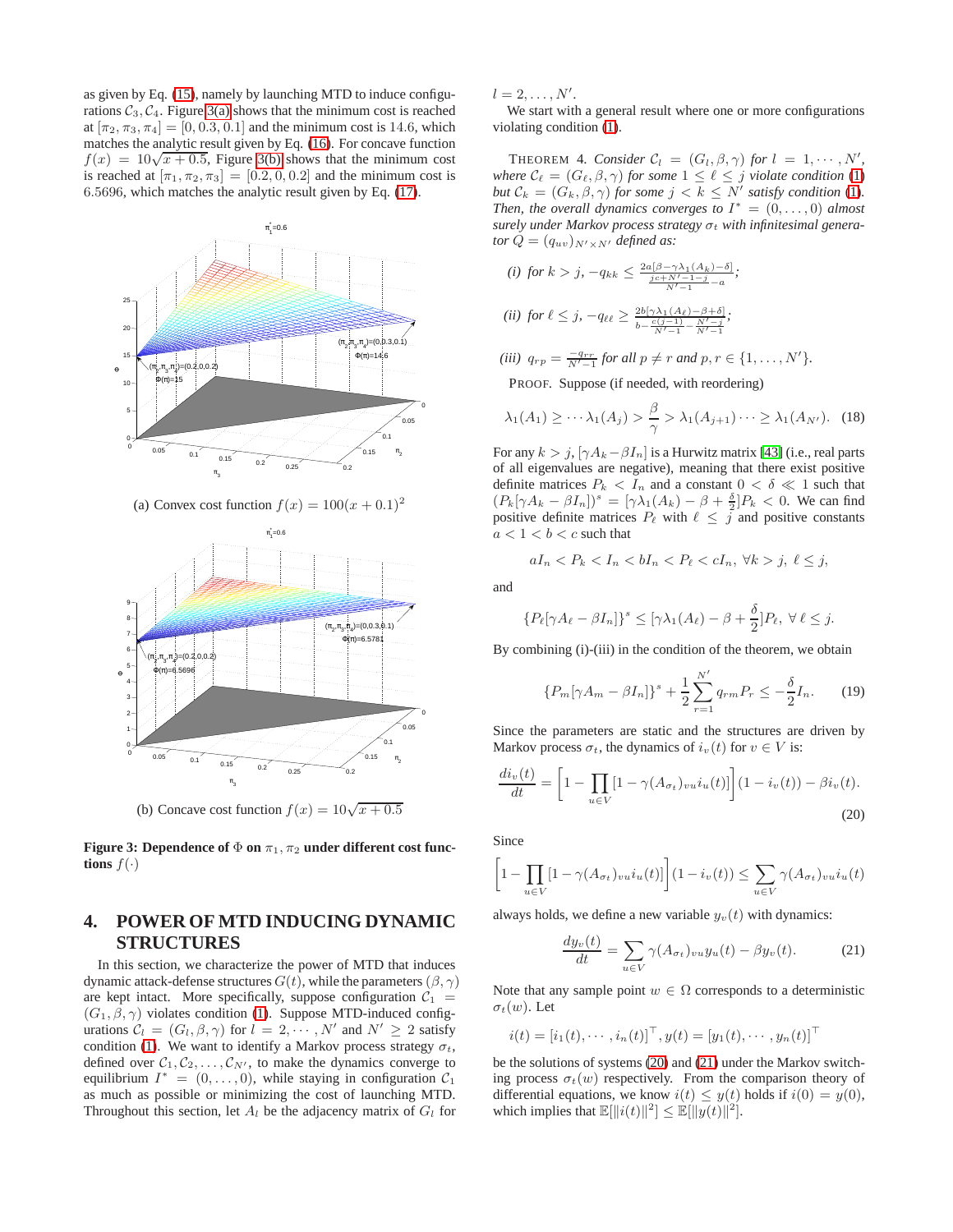Let  $V(y(t), t, \sigma_t) = \frac{1}{2}y(t)^\top P(\sigma_t)y(t)$  and  $\zeta = \frac{\delta}{2c}$ . The joint process  $\{(y(t), \sigma_t) : t > 0\}$  is a strong Markov process and the infinitesimal generator of the process is:

$$
\mathcal{L} = Q + diag\{y^{\top} P^{\top}(1)\frac{\partial}{\partial y}, \cdots, y^{\top} P^{\top}(N')\frac{\partial}{\partial y}\}\
$$

Then, we have

$$
\mathcal{L}V(y,t,j) = \sum_{k=1}^N q_{kj} V(y,t,k) + (\frac{\partial V(y,t,j)}{\partial y})^\top \dot{y},
$$

From the Dynkin Formula [\[13\]](#page-10-43) and Eq. [\(19\)](#page-6-6), we have

$$
\mathbb{E}e^{\zeta t}V(y(t),t,\sigma_t)
$$
\n
$$
= V(y_0,0,\sigma_0) + \mathbb{E}\int_0^t \zeta e^{\zeta \tau}V(y(\tau),\tau,\sigma_\tau)d\tau
$$
\n
$$
+ \mathbb{E}\int_0^t e^{\zeta \tau}\mathcal{L}V(y(\tau),\tau,\sigma_\tau)d\tau
$$
\n
$$
= V(y_0,0,\sigma_0) + \mathbb{E}\int_0^t \zeta e^{\zeta \tau}y(\tau)^{\top}P(\sigma_\tau)y(\tau)d\tau
$$
\n
$$
+ \mathbb{E}\int_0^t e^{\zeta \tau}y(\tau)^{\top} \{P(\sigma_\tau)[\gamma A(\sigma_\tau) - \beta I_n]\}^s y(\tau)d\tau
$$
\n
$$
+ \frac{1}{2}\mathbb{E}\int_0^t e^{\zeta \tau}y(\tau)^{\top}\sum_{r=1}^{N'} q_{r,\sigma_\tau}P(r)y(\tau)d\tau
$$
\n
$$
\leq V(y_0,0,\sigma_0).
$$

Hence, we have

$$
\mathbb{E}\left[\left\|i(t)\right\|^2\right] \leq \mathbb{E}\left[\left\|y(t)\right\|^2\right] \leq \frac{2\mathbb{E}V(y(t), t, \sigma_t)}{a}
$$

$$
\leq \frac{2V(y_0, 0, \sigma_0)}{a}e^{-\zeta t},
$$

which implies that  $\Vert i(t)\Vert$  converges to zero almost surely for all  $v$ . This completes the proof.  $\Box$ 

### <span id="page-7-0"></span>**4.1 Characterizing Power of MTD without Considering Cost**

THEOREM 5. *Suppose configuration*  $C_1 = (G_1, \beta, \gamma)$  *violates condition* [\(1\)](#page-2-1) *and MTD-induced configurations*  $C_l = (G_l, \beta, \gamma)$ *for*  $l = 2, \ldots, N'$  *satisfy condition* [\(1\)](#page-2-1)*. Denote by*  $\mu_l = \beta \gamma \lambda_1(A_j)$  for  $l = 1, \ldots, N'$ . Without loss of generality, suppose  $\mu_1 < 0 < \mu_2 < \cdots < \mu_{N'}$ . Under the definition of Q in Theorem *[4,](#page-6-7) the maximum portion of time the system can afford to stay in configuration*  $C_1$  *is* 

$$
\pi_1^* = \frac{\frac{b-1}{2b[-\mu_1+\delta]}}{\frac{b-1}{2b[-\mu_1+\delta]} + \frac{c-a}{2a[\mu_N - \delta]}},\tag{22}
$$

*which is reached by launching MTD to induce configuration*  $(G_{N'}, \beta, \gamma)$ *. That is, MTD is*  $(\mu_1, \cdots, \mu_{N'}, \pi_1^*)$ *-powerful.* 

PROOF. The infinitesimal generator Q defined in the proof of Theorem [4](#page-6-7) specifies the desired law  $\sigma_t$ , which can guide the deployment of MTD to force the overall dynamics converge to  $I^* =$  $(0, \ldots, 0)$ . Note that j in Eq. [\(18\)](#page-6-8) represents the number of config-urations that violate condition [\(1\)](#page-2-1). Hence,  $j = 1$  in the present scenario. For each  $r \in \{1, \ldots, N'\}$ , let  $x_r = \frac{1}{-q_{rr}}$ ; then  $\pi_r = \frac{x_r}{\sum_p x_p}$ is the portion of time in configuration  $C_r$ . Let  $a, b, c$  be as defined in the proof of Theorem [4.](#page-6-7)

Consider configurations  $\{C_1, C_{k_1}, \cdots, C_{k_m}\}\)$ , where  $m \leq N'$ , and  $\mathcal{C}_{k_l} = (G_{k_l}, \beta, \gamma)$  for  $l \in \{1, \cdots, m\}$  and  $\{k_1, \ldots, k_m\} \subseteq$ 

 $\{2, \dots, N'\}$  (which will be determined below) are MTD-induced configurations. Under the definition of  $Q$  in Theorem [4,](#page-6-7) we have

$$
x_1 \leq \frac{b-1}{2b[-\mu_1+\delta]}, \ \ x_{k_l} \geq \frac{\frac{c+m-1}{m}-a}{2a[\mu_{k_l}-\delta]}, \ l=1,\cdots,m.
$$

This means that the dynamics converges to  $I^* = (0, \ldots, 0)$ , while staying in configuration  $C_1$  for a portion of time  $\pi_1$ , where

$$
\pi_1 = \frac{x_1}{x_1 + x_{k_1} + \dots + x_{k_m}} \le \frac{x_1}{x_1 + \sum_l \frac{c + m - 1}{2a[\mu_{k_l} - \delta]}} \le \frac{x_1}{x_1 + \frac{c + m - 1 - am}{2a[\mu_{k_l} - \delta]}} \le \frac{x_1}{x_1 + \frac{c - m}{2a[\mu_{k_{N'}} - \delta]}} \le \frac{x_1}{x_1 + \frac{c - a}{2a[\mu_{k_{N'}} - \delta]}} \le \frac{\frac{b - 1}{2b[-\mu_1 + \delta]}}{\frac{b - 1}{2b[-\mu_1 + \delta]} + \frac{c - a}{2a[\mu_{N'}} - \delta]}}.
$$

We see that the maximum  $\pi_1$ , namely  $\pi_1^*$ , is reached when  ${G_{k_1}, \ldots, G_{k_m}} = {G_{N'}}$ . This completes the proof.

Theorem [5](#page-7-0) further confirms that  $\mu$  is indicative of the capability of a configuration in terms of "forcing" the overall dynamics to converge to  $I^* = (0, \ldots, 0)$ . Eq. [\(22\)](#page-7-1) says that  $\pi_1^*$  is monotonically increasing in  $\mu_{N'}$  for fixed  $\mu_1$  and decreasing in  $\mu_1$  for fixed  $\mu_{N'}$ . Figure [4](#page-7-2) confirms this property with  $a = 0.8$ ,  $b = 1.5$ ,  $c = 2.4$ ,  $\delta = 10^{-5}$ , while Eq. [\(22\)](#page-7-1) leads to  $\pi_1^* = \frac{\mu_{N'} - \delta}{\mu_{N'} - \delta \mu_1 - \epsilon}$  $\frac{\mu_{N'} - \sigma}{\mu_{N'} - 6\mu_1 + 5\delta}.$ 



<span id="page-7-2"></span>**Figure 4: Dependence of**  $\pi_1^*$  on  $-\mu_1$  and  $\mu_{N'}$ .

<span id="page-7-1"></span>**Remark**. In Theorem [5](#page-7-0) we consider a single configuration  $C_1$ that violates condition [\(1\)](#page-2-1). We can extend Theorem [5](#page-7-0) to accommodate multiple configurations that violate condition [\(1\)](#page-2-1), because Theorem [4](#page-6-7) can accommodate this scenario. However, if the goal is to maximize the time that the system can stay in the configurations that violate condition [\(1\)](#page-2-1), the optimal solution is with respect to configuration  $C_j$ , where j is given by Eq. [\(18\)](#page-6-8), such that the system will stay in  $C_j$  for the maximum portion of time  $\pi_1^*$  given by Theorem [5.](#page-7-0)

### **4.2 Characterizing Power of MTD while Considering Cost**

The goal is to make the dynamics converge to  $I^* = (0, \ldots, 0)$ , at minimum cost of launching MTD, while the system stays a predetermined  $\pi_1$  portion of time in  $C_1$ . The preceding case proved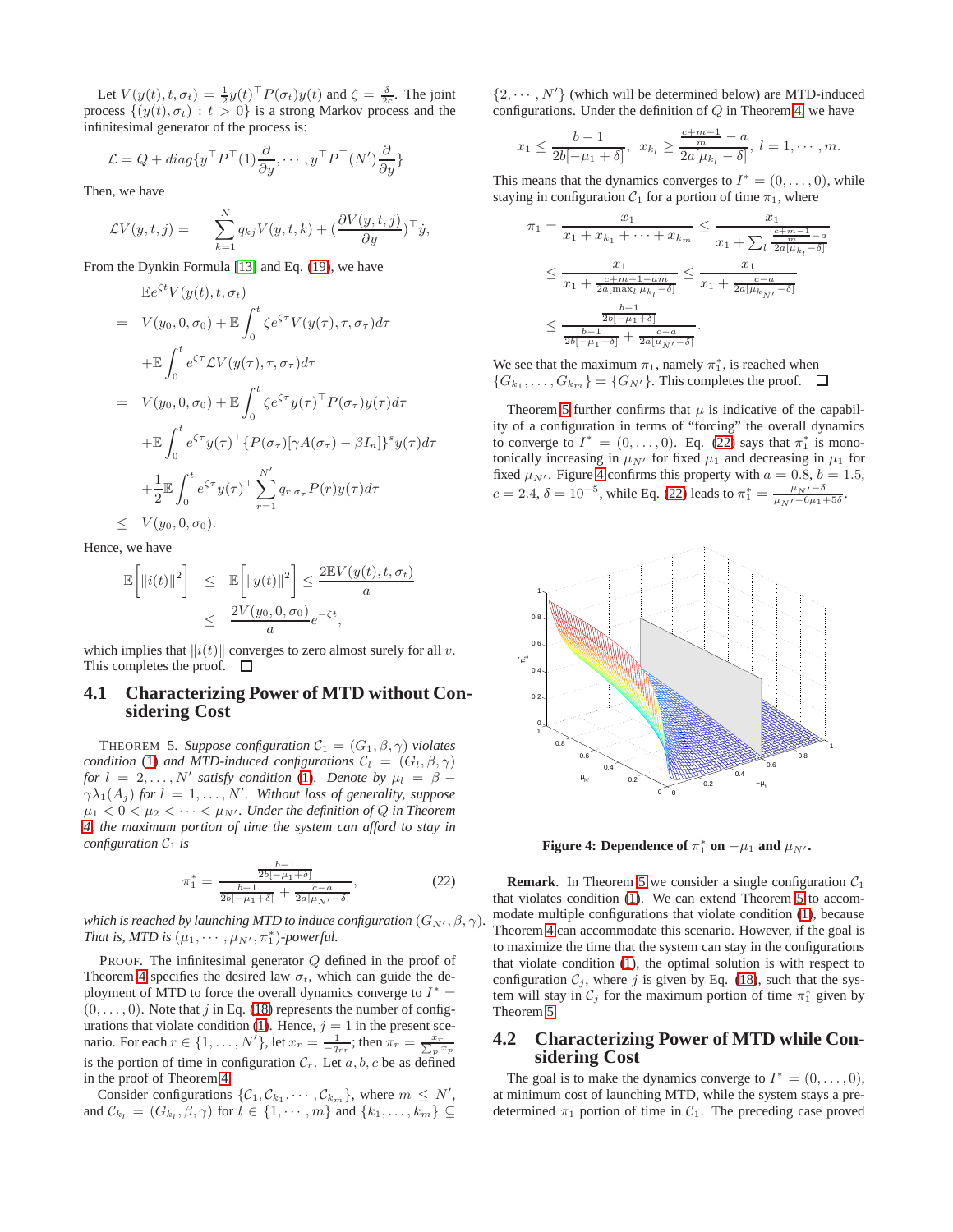that  $\pi_1 \leq \frac{\frac{2b[-\mu_1+\delta]}{b-1}}{\frac{b-1}{2b[-\mu_1+\delta]} + \frac{c-a}{2a[\mu_{N'}-\delta]}}$  $b-1$ - is necessary to make the dynamics converge to  $I^* = (0, \ldots, 0)$ . Let  $\mu_l = \beta - \gamma \lambda_1(A_l)$  for  $l = 1, \ldots, N'$ . Let the cost function  $g(\cdot)$ :  $\mathbb{R}^+ \to \mathbb{R}^+$  be the same as discussed in Definition [2,](#page-3-2) namely that  $g(\mu_l)$  is the cost of launching MTD to induce  $C_l$  for  $l = 2, ..., N'$ , where  $g'(\mu) \ge 0$ 

for  $\mu > 0$ . Let  $\sigma_t$  be the desired "law" for deploying MTD, and denote by  $Q = [q_{jk}]$  its infinitesimal generator. Let  $x_l = \frac{1}{-q_{ll}}$ , where  $\frac{1}{-q_{ll}}$  is the expectation of sojourn time in configuration  $C_l$ . Then, the portion of time in  $C_l$  is  $\pi_l = \frac{x_l}{\sum_{l=1}^{N'} x_l}$ . Our goal is to find the "law" under which the cost is minimum. Theorem [4](#page-6-7) specifies the desired Markov "law"  $\sigma_t$  via its infinitesimal generator. Now we consider cost function  $\Psi(x)$  with respect to  $x = [x_1, \dots, x_{N'}]$ .

Let  $G_{k_l}$  for  $l = 1, ..., m'$  and  $m' \geq 1$  be the MTD-induced configurations, namely  $\pi_k = 0$  for  $k \notin \{1, k_1, \dots, k_{m'}\}$  and  ${k_1, \dots, k_{m'}} \subseteq \{2, \dots, N'\}$ . Under the the definition of Q in Theorem [4,](#page-6-7)  $\sigma_t$  needs to satisfy:

$$
\begin{cases}\n0 < x_1 \leq \frac{b-1}{2b[-\mu_1+\delta]} \triangleq \bar{x}_1, \\
x_{k_l} \geq \frac{\frac{c+m'-1}{m'}-1 - a}{2a[\mu_{k_l} - \delta]} \triangleq \bar{x}_{k_l}(m'), \quad l = 1, \cdots, m' \\
0 < \delta \ll 1, a < 1 < b < c.\n\end{cases} \tag{23}
$$

Note that  $\frac{x_1}{x_1 + \sum_{l=1}^{m'} x_{k_l}}$  and  $\frac{x_{k_l}}{x_1 + \sum_{l=1}^{m'} x_{k_l}}$  are respectively the portions of time in configurations  $C_1$  and  $C_{k_l}$ . Define

<span id="page-8-0"></span>
$$
\bar{\pi}_1 \triangleq \frac{\bar{x}_1}{\bar{x}_1 + \sum_{l=1}^{m'} \bar{x}_{k_l}(m')},\tag{24}
$$

the maximum portion of time the system can stay in  $C_1$  when MTD induces the  $m^{'}$  configurations. For any  $\pi_1$  such that  $\pi_1 > \bar{\pi}_1$  does not hold,  $\pi_1$  cannot be realised by a underlying Markov process. Therefore, we assume that  $\pi_1^* < \bar{\pi}_1$ .

Denote the index set corresponding to Eq. [\(24\)](#page-8-0) as

$$
\mathcal{K} = \left\{ \{k_1, \cdots, k_{m'}\} | \pi_1^* \leq \frac{\bar{x}_1}{\bar{x}_1 + \sum_{l=1}^{m'} \bar{x}_{k_l}(m')}, k_1 < \cdots < k_{m'} \right\}
$$

For  $\{k_1, \dots, k_{m'}\} \in \mathcal{K}$ , we need to find the "law"  $\sigma_t$  that satisfies [\(23\)](#page-8-1). From  $\pi_1 = \frac{x_1}{1 + \sum_{i=1}^{m} x_i}$  $\frac{x_1}{x_1 + \sum_{l=1}^{m'} x_{k_l}}$ , we have  $\sum_{l=1}^{m'} x_{k_l} = \frac{1 - \pi_1}{\pi_1} x_1$ . The cost of launching MTD according to "law"  $\sigma_t$  is:

<span id="page-8-2"></span>
$$
\Psi(x_1, x_{k_1}, \cdots, x_{k_{m'}})
$$
\n
$$
= \pi_1 g(\mu_1) + \sum_{l=1}^{m'} \pi_{k_l} g(\mu_{k_l})
$$
\n
$$
= \pi_1 g(\mu_1) + (1 - \pi_1^*) \frac{\sum_{l=1}^{m'} x_{k_l} g(\mu_{k_l})}{\sum_{l=1}^{m'} x_{k_l}} \qquad (25)
$$

subject to

$$
\begin{cases}\nx_{k_l} \ge \frac{\frac{c+m'-1}{2} - a}{2a(\mu_{k_l} - \delta)}, \quad l = 1, \cdots, m' \\
\sum_{l=1}^{m'} x_{k_l} = \frac{1 - \pi_1}{\pi_1} x_1 \le \frac{1 - \pi_1}{\pi_1} \bar{x}_1, \\
0 < \delta \ll 1, a < 1 < b < c.\n\end{cases} \tag{26}
$$

We want to compute the minimize cost

$$
\min_{x,\{k_1,\cdots,k_{m'}\}\in\mathcal{K}}\Psi(x_1,x_{k_1},\cdots,x_{k_{m'}}).
$$

<span id="page-8-4"></span>THEOREM 6. Given configuration  $C_1$  that violates condition  $(1)$ *and MTD-induced configurations*  $C_l$  *for*  $l = 2, ..., N'$  *that satisfy* 

*condition* [\(1\)](#page-2-1)*. Suppose*  $\pi_1$ *, where*  $0 < \pi_1 \leq$  $b-1$  $2b[-\mu_1+\delta]$ b−1  $\frac{b-1}{2b[-\mu_1+\delta]} + \frac{c-a}{2a[\mu_{N'}}$ *is the portion of time that the system must stay in*  $C_1$ *. Denote by* ,

$$
G(k_1, \dots, k_{m'})
$$
  
= 
$$
\frac{\sum_{l=1}^{l} \bar{x}_{k_l}(m')g(\mu_{k_l}) + g(\mu_{k_1})\Delta(k_1, \dots, k_{m'})}{\sum_{l=1}^{m'} \bar{x}_{k_l}(m') + \Delta(k_1, \dots, k_{m'})},
$$

*where*

 $\{$ 

$$
\bar{x}_{k_l}(m') = \frac{\frac{c+m'-1}{\ell} - a}{2a[\mu_{k_l} - \delta]},
$$
  

$$
\Delta(k_1, \dots, k_{m'}) = \frac{1 - \pi_1}{\pi_1} \bar{x}_{1} - \sum_{l=1}^{m'} \bar{x}_{k_l}(m').
$$

*We want to find*  $\{k_1^*, \cdots, k_m^*\}$  *such that* 

$$
\mu_{k_1^*}, \cdots, \mu_{k_m^*} = \arg \min_{\{k_1, \cdots, k_{m'}\} \in \mathcal{K}} G(k_1, \cdots, k_{m'}) \quad (27)
$$

<span id="page-8-1"></span>*For given cost function*  $g(\cdot)$  *with arbitrary constant*  $g(\mu_1)$ *, the minimum cost is*

<span id="page-8-6"></span><span id="page-8-5"></span>
$$
\min_{x, \{k_1, \dots, k_{m'}\} \in \mathcal{K}} \Psi(x_1, x_{k_1}, \dots, x_{k_{m'}})
$$
\n
$$
= \Psi(\bar{x}_1, \bar{x}_{k_1^*}(m) + \Delta, \dots, \bar{x}_{k_m^*}(m))
$$
\n
$$
= \pi_1 g(\mu_1) + (1 - \pi_1) G(k_1^*, \dots, k_m^*),
$$

*which is reached by launching MTD to induce configuration*  $\{(G_{k_l^*}, \beta, \gamma)\}_{l=1}^m$  *via the following deployment strategy:* 

$$
\pi_{k_1^*} = (1 - \pi_1) \frac{\bar{x}_{k_1^*}(m) + \Delta(k_1^*, \cdots, k_m^*)}{\sum_{l=1}^m \bar{x}_{k_l^*}(m) + \Delta(k_1^*, \cdots, k_m^*)},
$$
(28)

$$
\pi_{k_l^*} = (1 - \pi_1) \frac{\bar{x}_{k_l^*}(m)}{\sum_{l=1}^m \bar{x}_{k_l^*}(m) + \Delta(k_1^*, \cdots, k_m^*)}, l = 2, \cdots, m.
$$

*Hence, MTD is*  $(\mu_1, \ldots, \mu_{N'}, \pi_1, \Psi)$ *-powerful.* 

PROOF. Suppose  $\{k_1, \dots, k_{m'}\} \in \mathcal{K}$ . We introduce variables  $\zeta_{k_l}^2 = x_{k_l} - \bar{x}_{k_l}(m')$  for  $l = 1, \dots, m', \zeta_{l}^2 = \frac{1 - \pi_1}{\pi_1} \bar{x}_{l} - \sum_{l=1}^{m'} x_{k_l}$ and translate the minimum problem specified by [\(25\)](#page-8-2)-[\(26\)](#page-8-3) into the following minimum problem:

$$
\Psi(x_1, x_{k_1}, \cdots, x_{k_{m'}}) = \pi_1 g(\mu_1) + (1 - \pi_1) \frac{\sum_{l=1}^{m'} x_{k_l} g(\mu_{k_l})}{\sum_{l=1}^{m'} x_{k_l}}
$$

subject to

.

$$
\begin{cases}\nx_{k_l} = \zeta_{k_l}^2 + \bar{x}_{k_l}(m'), \quad l = 1, \cdots, m', \\
\sum_{l=1}^{m'} x_{k_l} = \frac{1 - \pi_1}{\pi_1} x_1, \\
\sum_{l=1}^{m'} x_{k_l} + \zeta^2 = \frac{1 - \pi_1}{\pi_1} \bar{x}_1.\n\end{cases}
$$

<span id="page-8-3"></span>Let  $x = [x_{k_1}, \dots, x_{k_{m'}}], \zeta = [\zeta_{k_1} \dots, \zeta_{k_{m'}}],$  and  $\alpha = [\alpha', \alpha'', \alpha_{k_1} \cdots \alpha_{k_{m'}}]$ . We study the Lagrange function

$$
\Lambda_1(x,\zeta,\alpha) = \Psi(x_1, x_{k_1}, \cdots, x_{k_{m'}}) +
$$
  

$$
\sum_{l=1}^{m'} \alpha_{k_l} [x_{k_l} - \zeta_{k_l}^2 - \bar{x}_{k_l}(m')] + \alpha' \left( \sum_{l=1}^{m'} x_{k_l} - \frac{1 - \pi_1}{\pi_1} x_1 \right) +
$$
  

$$
\alpha'' \left( \sum_{l=1}^{m'} x_{k_l} + \zeta^2 - \frac{1 - \pi_1}{\pi_1} \bar{x}_1 \right).
$$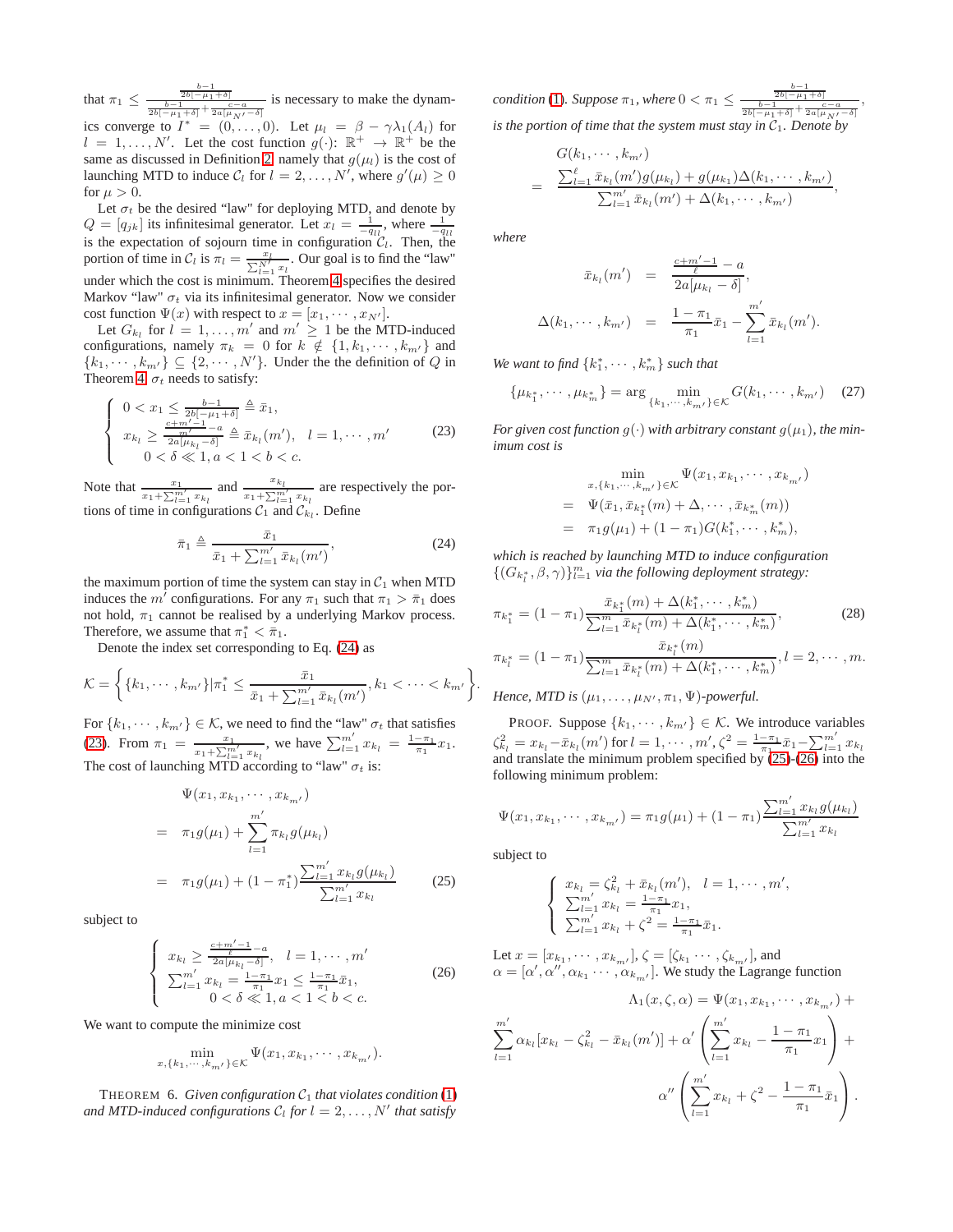Find all stationary points  $\{x, \zeta, \alpha\}$  of  $\Lambda_1$ , with gradient  $\nabla \Lambda_1 = 0$ . The  $x$  parts of stationary points are

$$
X_1 = \begin{bmatrix} \frac{\pi_1 \sum_{l=1}^{m'} \bar{x}_{k_l}(m')}{1 - \pi_1}, \bar{x}_{k_1}(m'), \dots, \bar{x}_{k_\ell}(m') \end{bmatrix},
$$
  
\n
$$
X_l = [\bar{x}_1, \bar{x}_{k_1}(m'), \dots, \bar{x}_{k_{m'}}(m')] + e_{l+1} \Delta(k_1, \dots, k_{m'}),
$$
  
\n
$$
l = 1, \dots, m',
$$

where  $e_l$  is the vector whose *l*-th element equals 1 and any other element equals 0.

By comparing the costs of these stationary points, we find the minimum cost of launching these  $\ell$  configurations is

$$
\pi_1 g(\mu_1) + (1 - \pi_1) G(k_1, \cdots, k_{m'}).
$$

This complete the proof.  $\Box$ 

**Remark**. Similar to Theorem [5,](#page-7-0) in Theorem [6](#page-8-4) we consider a single configuration  $C_1$  that violates condition [\(1\)](#page-2-1). We also can extend Theorem [6](#page-8-4) to accommodate multiple configurations that violate condition [\(1\)](#page-2-1), because Theorem [4](#page-6-7) can accommodate this scenario. The extension is straightforward because the portions of time that are allocated to the violating configurations are fixed and not involved in the definition of cost.

#### **4.3 Algorithm for Launching Optimal MTD**

Theorems [5](#page-7-0) and [6](#page-8-4) are constructive and lead to Algorithm [2](#page-9-7) that can guide the deployment of optimal MTD.

#### <span id="page-9-7"></span>**Algorithm 2** Launching optimal MTD (dynamic structures)

INPUT: configuration  $C_1$ , optional cost function  $g(\cdot)$ , MTDinduced  $C_l$  for  $l = 2, ..., N'$  and  $N' \geq 2$ , constant  $a > 0$  (determining time resolution),  $\delta$  ( $0 < \delta < 1$ ), optional  $\pi_1$ OUTPUT: Optimal MTD strategy

1: **if** cost function is not given (i.e., no need to consider cost) **then**

2: Compute  $\pi_1^*$  according to Eq. [\(22\)](#page-7-1)

- 3: **while** TRUE **do**
- 4: Wait for time  $T_1 \leftarrow \exp(a/\pi_1^*)$  {system in  $C_1$ }
- 5: Launch MTD to force the system to stay in configuration  $\mathcal{C}_{N'}$  for time  $T_{N'} \leftarrow \exp(a/(1-\pi_1^*))$

6: Stop launching MTD {system returns to 
$$
C_1
$$
}

7: **end while**

#### 8: **else**

- 9: Find indices  $k_1^*, \dots, k_m^*$  according to Eq. [\(27\)](#page-8-5)
- 10: Set  $\pi_{k_1^*}, \ldots, \pi_{k_m^*}$  as defined in Eq. [\(28\)](#page-8-6) and  $\pi_k = 0$  for  $k \in \{2, \ldots, N'\} - \{k_1^*, \ldots, k_m^*\}$
- 11: Wait for time  $T_1 \leftarrow \exp(a/\pi_1)$  {system in  $C_1$ }
- $12:$  $\frac{1}{j} \leftarrow_R \{k_1^*, \cdots, k_m^*\}$
- 13: **while** TRUE **do**
- 14: Launch MTD to make the system stay in  $\mathcal{C}_{k_j^*}$  for time  $T_{k_j^*} \leftarrow \textsf{exp}(a/\pi_{k_j^*})$

15: Set 
$$
\Delta = \{1, k_1^*, \cdots, k_m^*\} - \{k_j^*\}
$$

16: 
$$
k_j^* \leftarrow_R \Delta - \{k_j^*\}
$$

16:  $k_j^* \leftarrow_R \Delta - \{k \}$ <br>17: **if**  $k_j^* = 1$  **then** 

18: Stop launching MTD to make the system stay in  $C_1$  for time  $T_1 \leftarrow \exp(a/\pi_1)$ 

19: 
$$
k_j^* \leftarrow_R \{k_1^*, \cdots, k_m^*\}
$$

- 20: **end if**
- 21: **end while**
- 22: **end if**

In Algorithm [2,](#page-9-7) lines 2-7 correspond to the case of not considering cost, where each step incurs  $O(1)$  computational complexity. Lines 9-21 correspond to the case of considering cost. Specifically, line 9 incurs complexity  $O(2^{N'})$ , which is not infeasible because in practice  $N'$  (i.e., the number of MTD-induced configurations) is often small. Possible instances of configurations the system will stay include  $C_1, C_{k_1^*}, \ldots, C_{k_m^*}, C_1^*, \ldots$  and  $\mathcal{C}_1, \mathcal{C}_{k_1^*}, \mathcal{C}_{k_2^*}, C_{k_1^*}, \ldots, C_{k_m^*}, \mathcal{C}_1^*, \ldots$ 

# <span id="page-9-2"></span>**5. LIMITATIONS OF THE MODEL**

First, the present study assumes that the attack-defense structures and parameters are given. It is sufficient for characterizing the power of MTD. Nevertheless, it is important to study how to obtain such structures and parameters.

Second, the present study does not allow the attacker to choose when to impose configuration  $C_1$ . It is important to give the attack the freedom in choosing when to impose  $C_1$ . This incurs technical difficulties. For example, the portion of time in the violating configuration may not be fixed at  $\pi_1$ , which breaks the setting of the optimisation problem.

Third, it is interesting to extend the model to accommodate heterogeneous  $\gamma_{v,u}$  and  $\beta_v$ . However, this will make the model difficult to analyze mainly because of accommodating  $\beta_v$ .

### <span id="page-9-3"></span>**6. CONCLUSION**

We have introduced an approach of using cyber epidemic dynamics to characterize the power of MTD. The approach offers algorithms for optimally deploying MTD, where "optimization" means maximizing the portion of time the system can afford to stay in an undesired configuration, or minimizing the cost of launching MTD when the system has to stay in an undesired configuration for a predetermined portion of time. We have discussed the limitations of the present study, which should inspire fruitful future research.

**Acknowledgement**. Wenlian Lu was supported by a Marie Curie International Incoming Fellowship from European Commission (no. FP7-PEOPLE-2011-IIF-302421), National Natural Sciences Foundation of China (no. 61273309), and Program for New Century Excellent Talents in University (no. NCET-13-0139). Shouhuai Xu was supported in part by ARO Grant #W911NF-12-1-0286 and AFOSR Grant FA9550-09-1-0165. Any opinions, findings, and conclusions or recommendations expressed in this material are those of the author(s) and do not necessarily reflect the views of any of the funding agencies.

### <span id="page-9-0"></span>**7. REFERENCES**

- [1] S. Antonatos, P. Akritidis, E. Markatos, and K. Anagnostakis. Defending against hitlist worms using network address space randomization. In *Proc. (WORM'05)*, pages 30–40.
- <span id="page-9-1"></span>[2] M. Atighetchi, P. Pal, F. Webber, and C. Jones. Adaptive use of network-centric mechanisms in cyber-defense. In *IEEE Symposium on Object-Oriented Real-Time Distributed Computing, 2003*, pages 183–192, 2003.
- <span id="page-9-6"></span>[3] A. Avizienis. The n-version approach to fault-tolerant software. *IEEE Transactions on Software Engineering*, (12):1491–1501, 1985.
- <span id="page-9-5"></span>[4] E. Barrantes, D. Ackley, S. Forrest, and D. Stefanović. Randomized instruction set emulation. *ACM TISSEC*, 8(1):3–40, 2005.
- <span id="page-9-4"></span>[5] E. Barrantes, D. Ackley, T. Palmer, D. Stefanovic, and D. Zovi. Randomized instruction set emulation to disrupt binary code injection attacks. In *Proc. ACM CCS'03*, pages 281–289.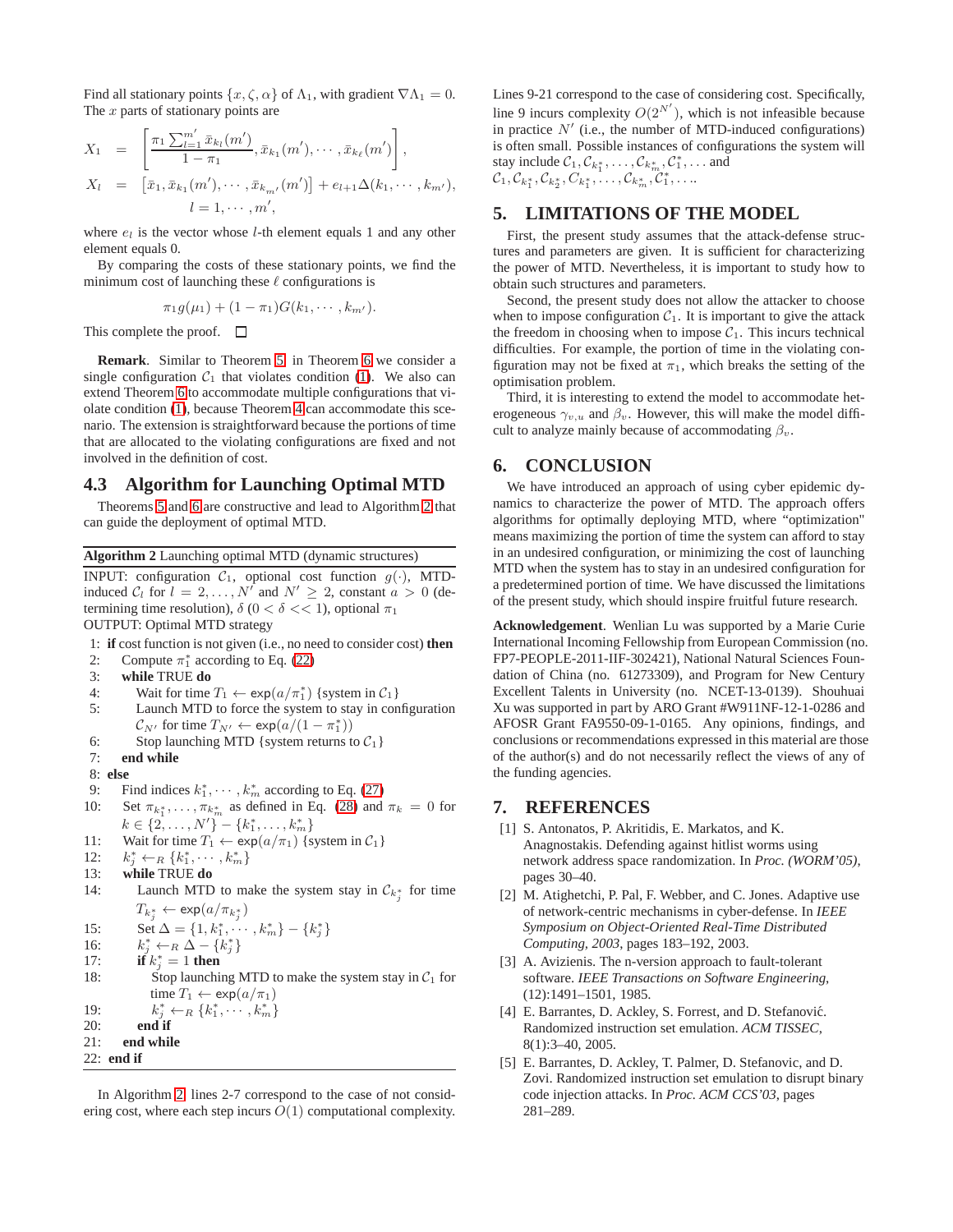- <span id="page-10-37"></span>[6] S. Bhatkar, D. DuVarney, and R. Sekar. Address obfuscation: An efficient approach to combat a board range of memory error exploits. In *USENIX Security Symposium, 2003*.
- <span id="page-10-20"></span>[7] S. Boyd, G. Kc, M. Locasto, A. Keromytis, and V. Prevelakis. On the general applicability of instruction-set randomization. *IEEE TDSC*, 7(3):255–270, July 2010.
- <span id="page-10-31"></span>[8] D. Bruening, T. Garnett, and S. Amarasinghe. An infrastructure for adaptive dynamic optimization. In *Proc. CGO'03*, pages 265–275.
- <span id="page-10-41"></span>[9] J. Cai, V. Yegneswaran, C. Alfeld, and P. Barford. An attacker-defender game for honeynets. In *COCOON*, pages 7–16, 2009.
- <span id="page-10-9"></span>[10] D. Chakrabarti, Y. Wang, C. Wang, J. Leskovec, and C. Faloutsos. Epidemic thresholds in real networks. *ACM TISSEC*, 10(4):1–26, 2008.
- <span id="page-10-24"></span>[11] Frederick B. Cohen. Operating system protection through program evolution. *Comput. Secur.*, 12(6):565–584, October 1993.
- <span id="page-10-39"></span>[12] Y. Desmedt and Y. Frankel. Threshold cryptosystems. In *Proc. CRYPTO 89*, pages 307–315.
- <span id="page-10-43"></span><span id="page-10-25"></span>[13] E. B. Dynkin. *Markov processes*. Springer, Berlin, 1965.
- [14] S. Forrest, A. Somayaji, and D. Ackley. Building diverse computer systems. In *Proc. HotOS-VI*.
- <span id="page-10-10"></span>[15] A. Ganesh, L. Massoulie, and D. Towsley. The effect of network topology on the spread of epidemics. In *Proc. IEEE Infocom 2005*.
- <span id="page-10-26"></span>[16] C. Giuffrida, A. Kuijsten, and A. Tanenbaum. Enhanced operating system security through efficient and fine-grained address space randomization. In *Proc. USENIX Security'12*.
- <span id="page-10-40"></span>[17] A. Herzberg, M. Jakobsson, S. Jarecki, H. Krawczyk, and M. Yung. Proactive public key and signature schemes. In *Proc. ACM CCS'97*.
- <span id="page-10-28"></span>[18] J. Hiser, A. Nguyen-Tuong, M. Co, M. Hall, and J.W. Davidson. Ilr: Where'd my gadgets go? In *Proc. IEEE Security and Privacy 2012*.
- <span id="page-10-35"></span>[19] A. Homescu, S. Brunthaler, P. Larsen, and M. Franz. Librando: transparent code randomization for just-in-time compilers. In *Proc. ACM CCS'13*.
- <span id="page-10-27"></span>[20] T. Jackson, B. Salamat, A. Homescu, K. Manivannan, G. Wagner, A. Gal, S. Brunthaler, C. Wimmer, and M. Franz. Diversifying the Software Stack Using Randomized NOP Insertion In S. Jajodia, A. Ghosh, V. Swarup, C. Wang, and X. Wang, editors, *Moving Target Defense*, pages 77–98.
- <span id="page-10-1"></span>[21] J. Jafarian, E. Al-Shaer, and Q. Duan. Openflow random host mutation: Transparent moving target defense using software defined networking. In *Proc. HotSDN'12*.
- <span id="page-10-19"></span>[22] G. Kc, A. Keromytis, and V. Prevelakis. Countering code-injection attacks with instruction-set randomization. In *Proc. ACM CCS'03*.
- <span id="page-10-17"></span>[23] Eric Keller, Soudeh Ghorbani, Matt Caesar, and Jennifer Rexford. Live migration of an entire network (and its hosts). In *Proc. HotNets'12*.
- <span id="page-10-5"></span>[24] J. Kephart and S. White. Directed-graph epidemiological models of computer viruses. In *IEEE Symp. on Security and Privacy'91*. 1991.
- <span id="page-10-6"></span>[25] J. Kephart and S. White. Measuring and modeling computer virus prevalence. In *IEEE Symposium on Security and Privacy'93*.
- <span id="page-10-4"></span>[26] W. Kermack and A. McKendrick. A contribution to the mathematical theory of epidemics. *Proc. of Roy. Soc. Lond. A*, 115:700–721, 1927.
- <span id="page-10-0"></span>[27] D. Kewley, R. Fink, J. Lowry, and M. Dean. Dynamic approaches to thwart adversary intelligence gathering. In *Proc. DISCEX'01*.
- <span id="page-10-32"></span>[28] V. Kiriansky, D. Bruening, and S. Amarasinghe. Secure execution via program shepherding. In *Proc. USENIX Security'02*.
- <span id="page-10-13"></span>[29] D. Liberzon. *Switching in Systems and Control*. Birkhauser, Boston, MA, 2003.
- <span id="page-10-33"></span>[30] C. Luk, R. Cohn, R. Muth, H. Patil, A. Klauser, G. Lowney, S. Wallace, V. Reddi, and K. Hazelwood. Pin: Building customized program analysis tools with dynamic instrumentation. In *Proc. PLDI'05*.
- <span id="page-10-2"></span>[31] P. Manadhata. Game theoretic approaches to attack surface shifting. In *Moving Target Defense II*, pages 1–13. 2013.
- <span id="page-10-14"></span>[32] M. Mariton. *Jump linear systems in automatic control*. Marcel dekker, New York, 1990.
- <span id="page-10-3"></span>[33] A. McKendrick. Applications of mathematics to medical problems. *Proc. of Edin. Math. Soceity*, 14:98–130, 1926.
- <span id="page-10-34"></span>[34] N. Nethercote and J. Seward. Valgrind: A framework for heavyweight dynamic binary instrumentation. In *Proc. PLDI'07*.
- <span id="page-10-21"></span>[35] A. Papadogiannakis, L. Loutsis, V. Papaefstathiou, and S. Ioannidis. Asist: Architectural support for instruction set randomization. In *ACM CCS'13*.
- <span id="page-10-29"></span>[36] V. Pappas, M. Polychronakis, and A. Keromytis. Smashing the gadgets: Hindering return-oriented programming using in-place code randomization. In *IEEE Symp. on Security and Privacy'12*.
- <span id="page-10-7"></span>[37] R. Pastor-Satorras and A. Vespignani. Epidemic dynamics in finite size scale-free networks. *Physical Review E*, 65:035108, 2002.
- <span id="page-10-15"></span>[38] B. Prakash, H. Tong, N. Valler, M. Faloutsos, and C. Faloutsos. Virus propagation on time-varying networks: Theory and immunization algorithms. In *ECML/PKDD (3)*, pages 99–114, 2010.
- <span id="page-10-16"></span>[39] M. Rami, V. Bokharaie, O. Mason, and F. Wirth. Stability criteria for sis epidemiological models under switching policies, 2013.
- <span id="page-10-38"></span><span id="page-10-22"></span>[40] A. Shamir. How to share a secret. *CACM*, 22:612–613, 1979.
- [41] A. Sovarel, D. Evans, and N. Paul. Where's the feeb? the effectiveness of instruction set randomization. In *Pro. USENIX Security'05*.
- <span id="page-10-42"></span><span id="page-10-36"></span>[42] The PaX Team. [http://pax.grsecurity.net/docs/aslr.txt.](http://pax.grsecurity.net/docs/aslr.txt)
- [43] G. Teschl. *Ordinary Differential Equations and Dynamical Systems*. American Mathematical Society, 2010.
- <span id="page-10-11"></span>[44] Piet Van Mieghem, Jasmina Omic, and Robert Kooij. Virus spread in networks. *IEEE/ACM Trans. Netw.*, 17(1):1–14, February 2009.
- <span id="page-10-8"></span>[45] Y. Wang, D. Chakrabarti, C. Wang, and C. Faloutsos. Epidemic spreading in real networks: An eigenvalue viewpoint. In *SRDS'03*, pages 25–34.
- <span id="page-10-30"></span>[46] R. Wartell, V. Mohan, K. Hamlen, and Z. Lin. Binary stirring: Self-randomizing instruction addresses of legacy x86 binary code. In *CCS'12*
- <span id="page-10-23"></span>[47] Yoav Weiss and Elena Gabriela Barrantes. Known/chosen key attacks against software instruction set randomization. In *Proc. ACSAC'06*.
- <span id="page-10-18"></span>[48] D. William, Z. Jiang, H. Jamjoom, and H. Weatherspoon. Virtualwires for live migrating virtual networks across clouds (IBM TR rc25378, 2013).
- <span id="page-10-12"></span>[49] S. Xu. Cybersecurity dynamics. In *HotSoS'14 (poster)*.